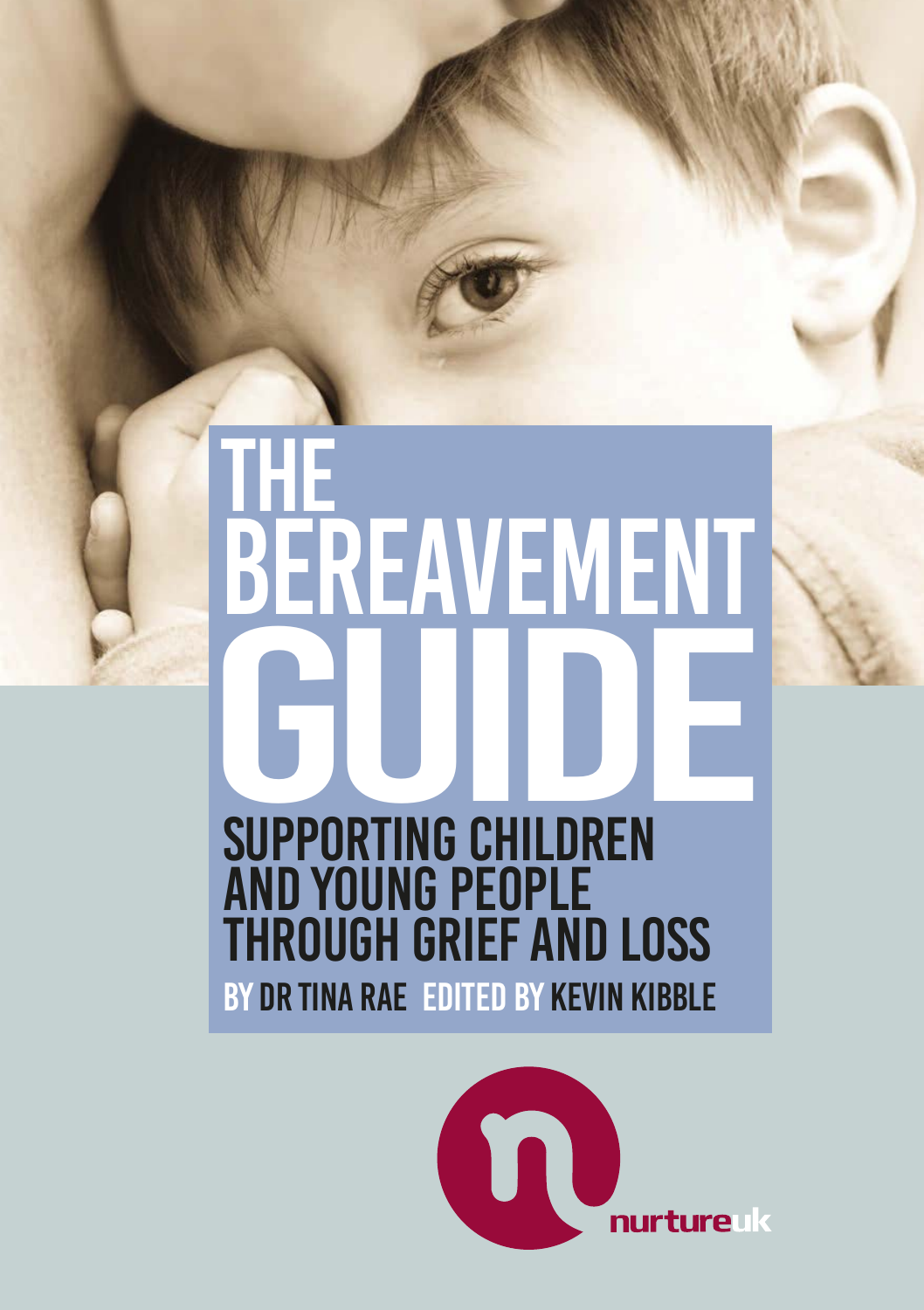# **CONTENTS THF BEREAVEMENT** GUIDE

### About the author

- Introduction
- Death and young people
- The effects of loss
- When children grieve
- Children's understanding of death and loss
- Explaining the death to younger children the importance of language
- The process of grief
- 11 Possible reactions to grief
- What do teachers and support staff need to look out for when attempting to support a bereaved young person?
- Extra stresses for children
- The need for continual reassurance
- Key points to consider. What parents and professionals can do in the first instance
- Involve children in funerals and ceremonies
- Attending the funeral
- The importance of remembering
- Some ways of remembering
- 17 Returning to school
- 18 The role of teachers and support staff
- Working with individuals
- Golden rules
- Referring on
- 22 The role of the counsellor/mental health practitioner
- Support within the school/setting/family
- Developing the Bereavement Box Sample Cards
- Final points to consider
- References and bibliography
- Useful support agencies
- Suggested reading for various ages and stages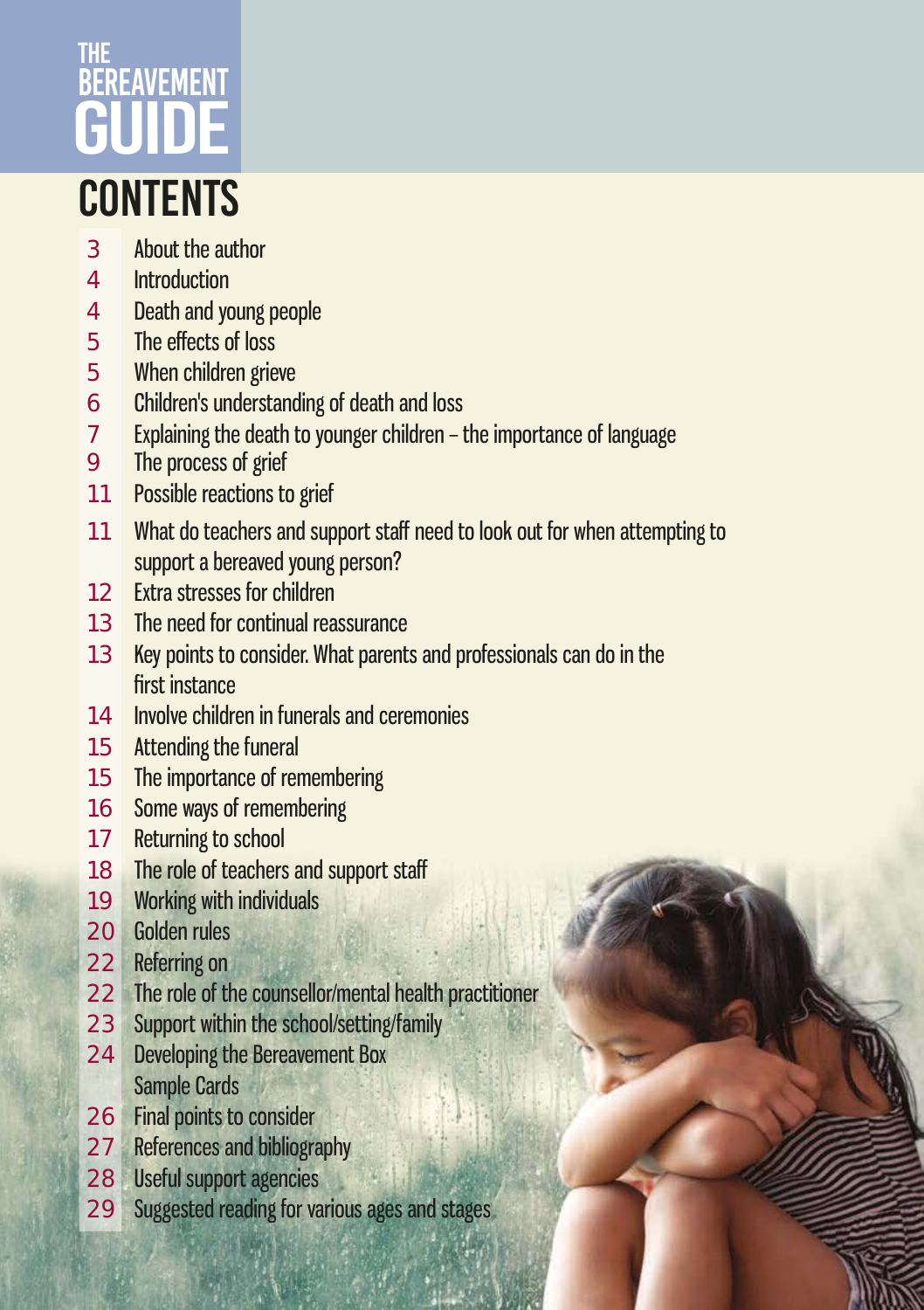

### About the author

#### Dr Tina Rae

BA(Hons) PGCE MA(Ed) Msc RSADipSpLD DipPsych ALCM Doc App Ch Ed Psy MBPS HCPC registered Child and Educational Psychologist, Author and Educational Consultant

**Dr Tina Rae** has over 30 years' experience working with children, adults and families in both clinical and educational contexts within local authorities and specialist educational services. She is currently working as a Consultant Educational and Child Psychologist in a range of SEBD/SEMH and mainstream contexts and for Compass Fostering as a consultant psychologist supporting foster carers, social workers and looked-after children. She was also an academic and professional tutor for the Doctorate in Educational and Child Psychology at the University of East London from 2010-16. She is a registered member of the Health and Care Professions Council and a full member of the British Psychological Society. Tina is also a member of ENSEC (European Network for Social and Emotional Competence) and, until recently, a trustee of the nurture**uk**.

### She is also a member of the editorial board for the SEBDA journal **EMOTIONAL AND** Behavioural Difficulties and for the International Journal of Nurture in Education.

Tina is a prolific author and her 78 publications to date can be accessed via Sage publications, Paul Chapman Publishing, Folens publishers, Jessica Kingsley, Speechmark, Routledge, Hinton publishers, nurture**uk** and Optimus publications. She is currently working on research into staff wellbeing and resilience and writing two books on this topic including one focusing on peer group supervision systems. Tina also contributes to national and international conferences and events on a regular basis including those

for Giraffe Training, nurture**uk**, BSA and Optimus while also providing training courses and consultancy on a wide range of wellbeing issues and supervision for schoolbased staff in both special and mainstream contexts and educational psychology services and specialist teaching services across the country and abroad. tinarae@hotmail.co.uk

This edition IS edited by Kevin Kibble in response to the Covid-19 epidemic April 2020

www.nurtureuk.org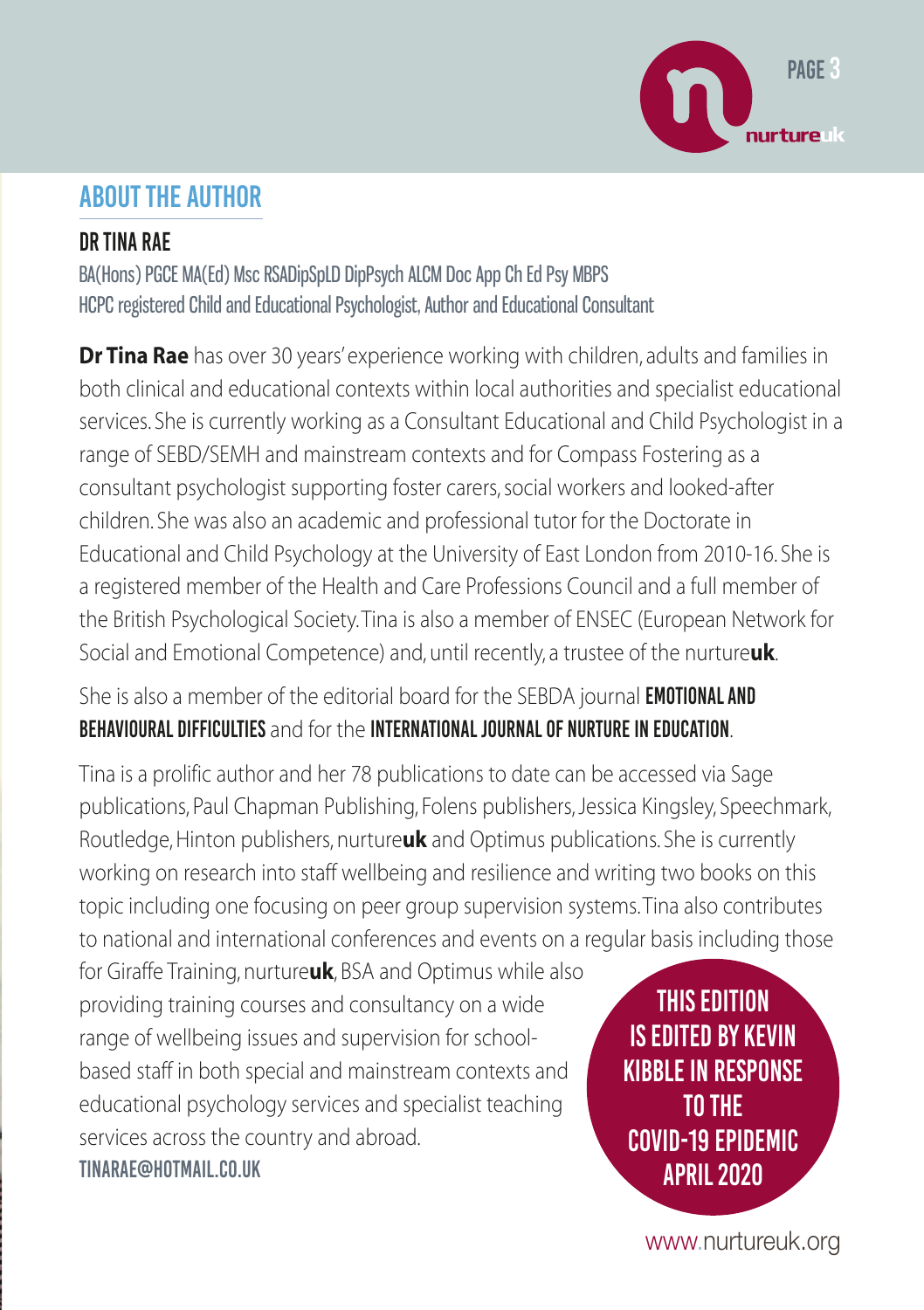# The **REREAVEMENT** GUIDE

PAGE 4

### Introduction **'**Loss of a loved person is one of the most intensely painful experiences any human can suffer. not only is it painful to experience but it is painful to witness…To the bereaved, nothing but the return of the lost person can bring true comfort**'**. (Bowlby, 1988 Loss, Sadness and Depression).

Feelings of loss are a life experience common to every human being. These experiences touch and affect all of us as we move through the different stages in our lives from early infancy to old age. Apart from witnessing changes in ourselves, we also encounter them in significant others via the events of our lives. Changes for young people may include changing school, moving home or making or losing friends and each experience can promote a huge variety of emotions. Some of these may cause happiness while others facilitate less comfortable emotions that may both challenge our understanding of the world and be a cause of pain. This pain can be physical, emotional or spiritual (Mitchell, 1987). 'Pain can be physical, emotional or spiritual – whatever aspect it starts with, it will always spread to the others, so the earlier we start dealing with the pain of loss and death the less likely it is to affect the other aspects'. (Mitchell, L, 1987 International Stress and Tension Control Annual Conference).

We know that children grieve from an early age, but not in the same way as adults. They often grieve in bursts and can show their feelings in their behaviour and play. The support they receive at these times will help them learn how to manage and deal with losses they will experience throughout their lives.

# Death and young people

Like adults all young people's lives are touched by an array of events that can suggest that movements of life provide very little stability. One of the most stable features in their lives for many young people is often the school context and the role of their teachers. It is adults like these who can help them develop their emotional understanding in their skills in the area of emotional literacy. This may well include the ability to accept the changes they experience and the preparation and development of strategies to effectively cope with change and loss.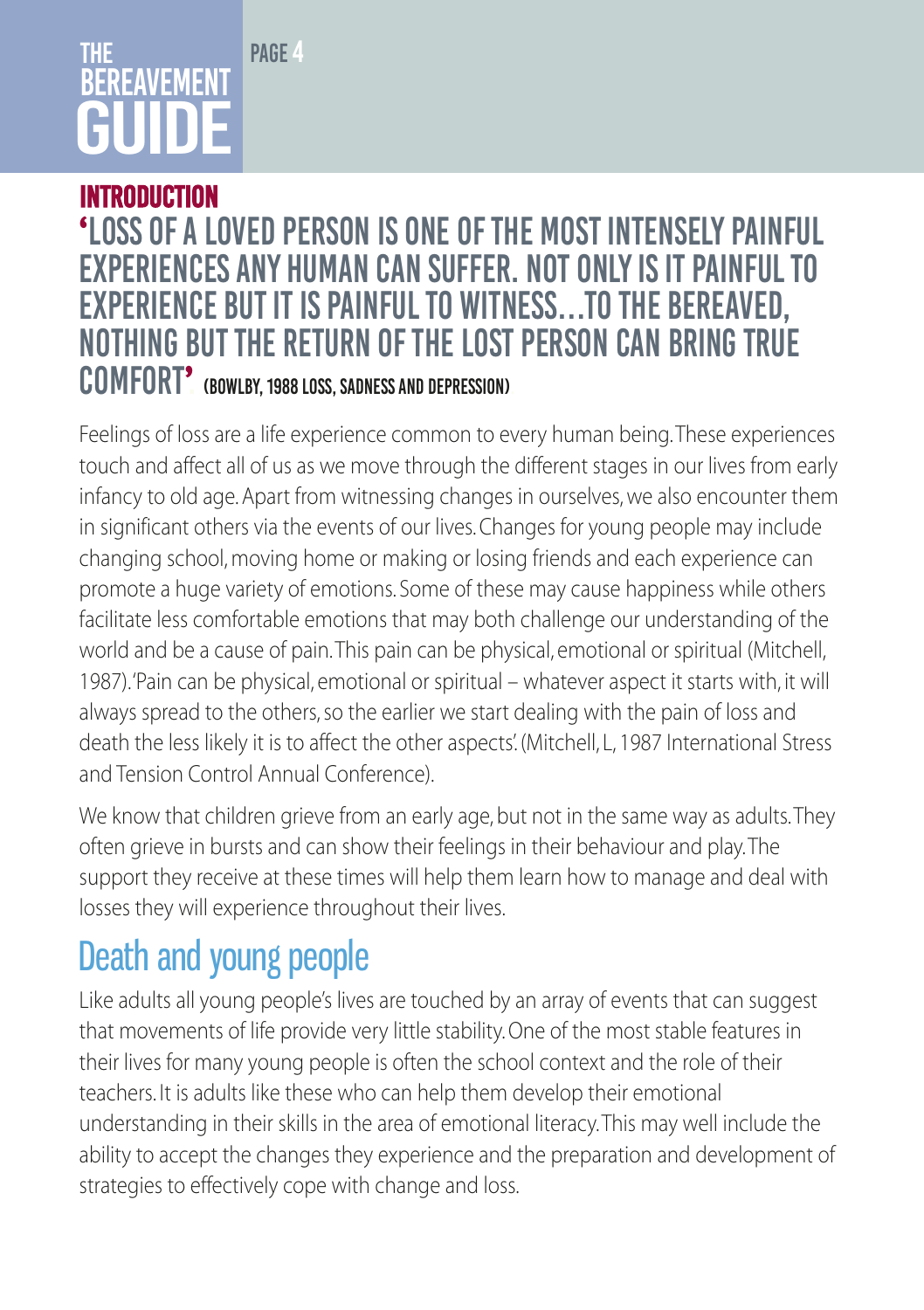

# The effects of loss

When attempting to understand the effects of loss it is necessary to understand the concept of attachment. Attachment theory (Bowlby, 1969) underpins the concept of change and loss. Attachment theory advocates that attachment is formed when affections or bonds with others are established and grief is then the reaction when these bonds are broken or threatened. Once bonding and attachment has been established with the care giver, separation anxiety also develops. This anxiety relates to the anxiety about losing or becoming separated from someone loved. Bowlby explains that the concept of separation is a difficult phenomenon to conceptualise, but the important aspect of separation anxiety is the fear of loss, coupled with the actual loss.

A person experiencing the loss of a loved one will have many reactions; the major and most common reactions are shock, anger, grief, sorrow, protest, numbness, disbelief and ultimately the acceptance and the continuation of one's own life. It is important for adults who are working with young people to understand the process of grief.

# When children grieve

### Children can feel grief and loss over the same things as adults, e.g.:

- A parent or family member dying
- Parents separating or the family breaking up
- The loss of a friend or friendship
- Moving house or changing schools
- Having a disability
- Being in hospital
- The loss of a pet
- Loss of culture and homeland when moving to a new country
- Loss related to crises, e.g. fire, flood, accident or other community tragedy.

Children can also grieve over things that seem small to adults but are big to them, e.g. losing a special toy, comforter or other possession.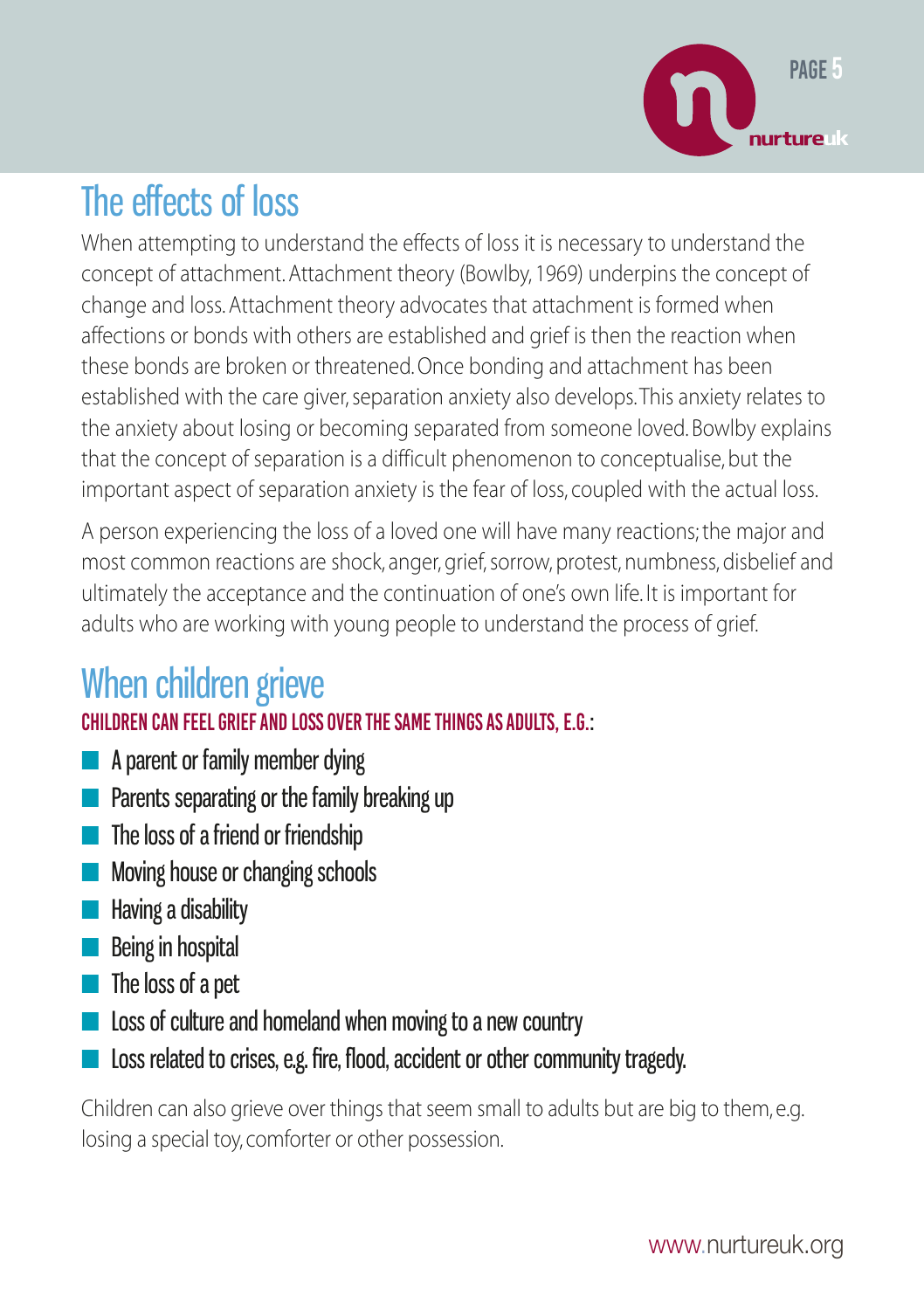# The **BEREAVEMENT** GUIDE

# Children's understanding of death and loss

PAGE 6

# Preschool children

In the years before school, children don't understand that death is forever.

- They feel grief when they lose someone close to them.
- The impact of the loss may be greater in the early years because they do not really understand what is happening.
- They do not understand what is real and what is not real and may think they have caused what happened.

They may be more clingy and needy and have trouble separating from key adults.

# Early primary school

Children are beginning to learn that death is permanent, and that when someone dies they are not coming back.

- Some children feel responsible for the death or separation and think it was because of something they did.
- They may also worry about who will look after them. If they have lost a parent they may worry about losing the other parent as well.

They may be very matter-of-fact in the way they talk about death and want lots of information, such as what happens to the body. They may need to hear what has happened on a frequent basis. They may not know what it is they are feeling or know the words to explain how they feel. They may show their feelings in their behaviour and in their play.

# Later primary school

Once they reach the later years of primary school children do understand that death is **PFRMANENT** 

- $\blacksquare$  They can also understand why death happens, e.g. illness, accident or old age.
- They can talk about their feelings better although they might not always do so.
- They are less likely to blame themselves for what has happened but they might blame others, e.g. blame one parent for a divorce.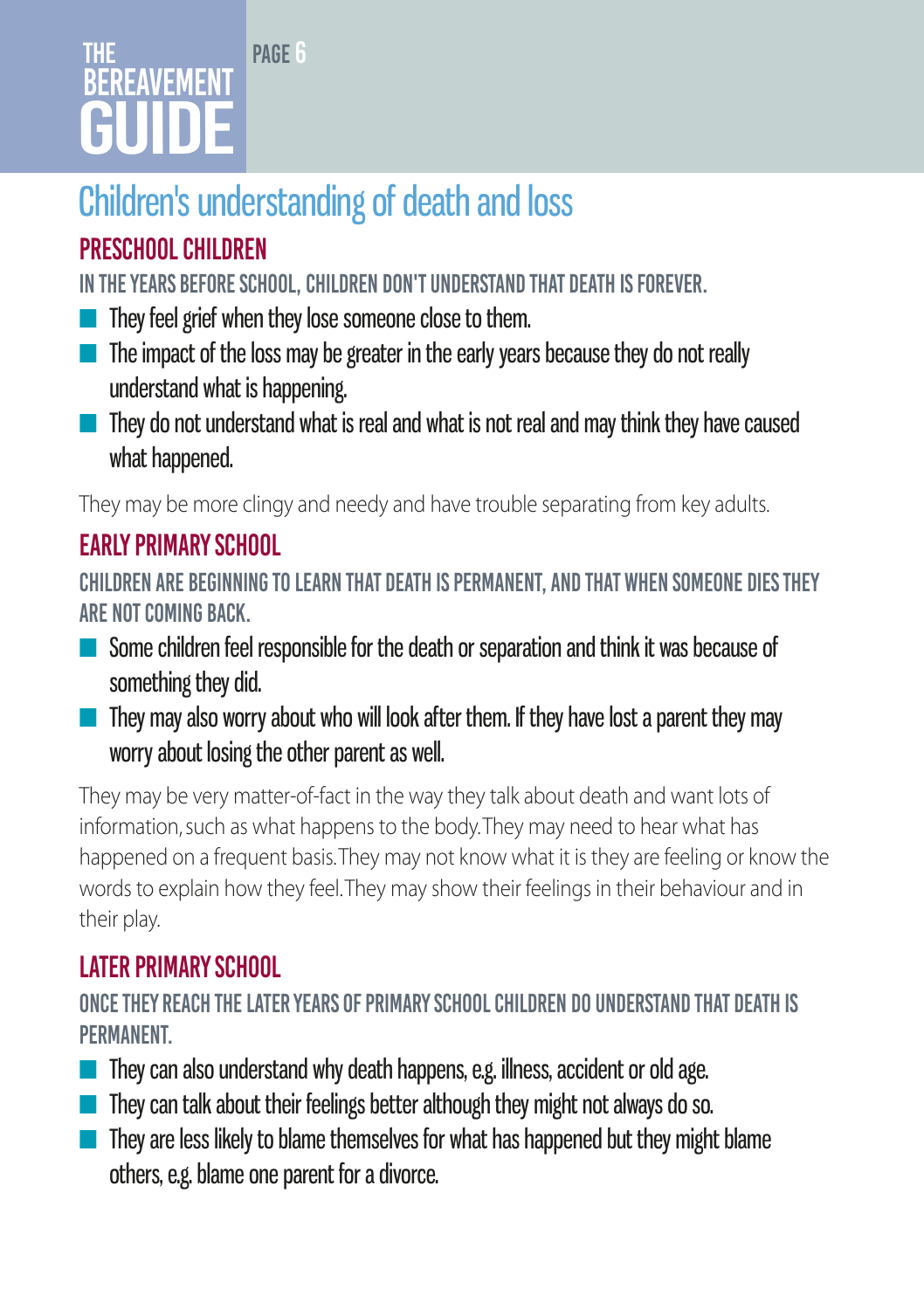

They have a strong sense of right and wrong and might have strong views about what has happened. They may be interested in life after death and ask questions about it. They may still want to know all the facts about what happens to the body or details of an accident. As they get older, children are more able to understand what other people are going through and the impact of the loss they have experienced.

### **TEENAGERS**

Teenagers grieve in much the same way as adults. At this stage of their development they often have emotional 'ups and downs' and can become deeply distressed.

- They can grieve over the break-up of relationships, parents' separation or the death of someone close to them.
- They can become withdrawn, depressed and moody.
- They may want to spend more time with friends than family, but they still need to know you are there to talk to if needed.

Young people often show sadness through acting out and angry behaviour that covers up their underlying feelings.

- Some may turn to using drugs or alcohol, driving too fast or doing dangerous things. These young people need lots of support.
- Others just need to do active and noisy things such as go for a run, dance to loud music or play sport with friends to deal with their strong feelings.
- Some may find comfort in music, writing poetry, walking alone or being in a quiet place to deal with their grief.

# Explaining the death to younger children

# – the importance of language

As stated previously, we know that children feel grief and loss from a young age. They very often need adult help and support to deal with their feelings. Explaining a death to a child can be a difficult and painful task, but it is evident that a concerned adult can help a child manage their feelings of pain and loss.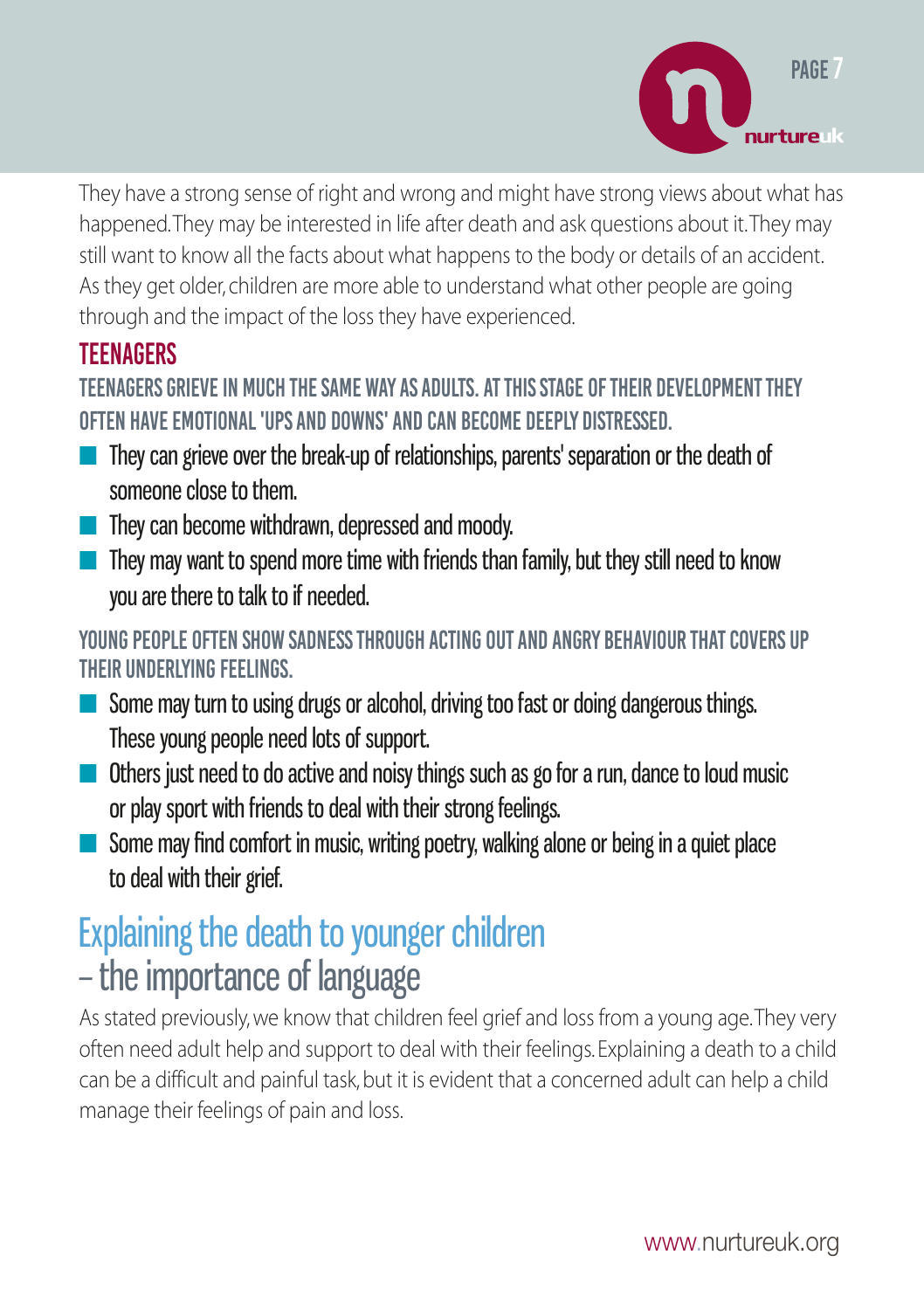# The **BEREAVEMENT** GUIDE

PAGE 8

A first consideration is the language we use when engaging in this way and the need to reflect carefully on providing accurate information that does not confuse the child who may take our language in a literal manner.

WHEN EXPLAINING A DEATH TO A CHILD IT IS IMPORTANT TO CONSIDER THE FOLLOWING:

■ Try to use the word 'death' or 'dead' rather than phrases such as 'gone to sleep', 'lost' or 'gone to a better place'. These phrases cause confusion for younger children and can lead to unnecessary anxiety.

### **''**My mum told me that my Grandad died in his sleep. I am scared to go to sleep in case I die, and I feel I must keep checking my parents during the night in case they have died**''**

Cara, aged 8

■ Young children need to be told repeatedly that when someone dies they can never come back. It is important to explain that the dead person doesn't eat, sleep, or feel any pain.

**''**Will my mummy come back for my birthday?**''**  Freddie, aged 6

■ Children benefit from having the cause of the death explained to them. This should be done simply and in a language that the child understands. There is a risk that if children are not given a clear explanation, they may blame themselves.

### **"**My mummy told me to stop running up and down in the hospital when my nanny was sick. She said I was too noisy and it hurt nanny. Nanny died, it's my fault.**''** SARA, AGED 5

■ It is important that a child understands that everyone dies at some time, but most people don't die until they are older. Following a death, children can become very anxious and often have difficulty separating from family members. It helps them to regain confidence in the world if they can understand the concepts of death.

**''**I am scared everyone in my family is going to die now and so I don't like playing with my friends or being away from home.**''** MARCUS, AGED 9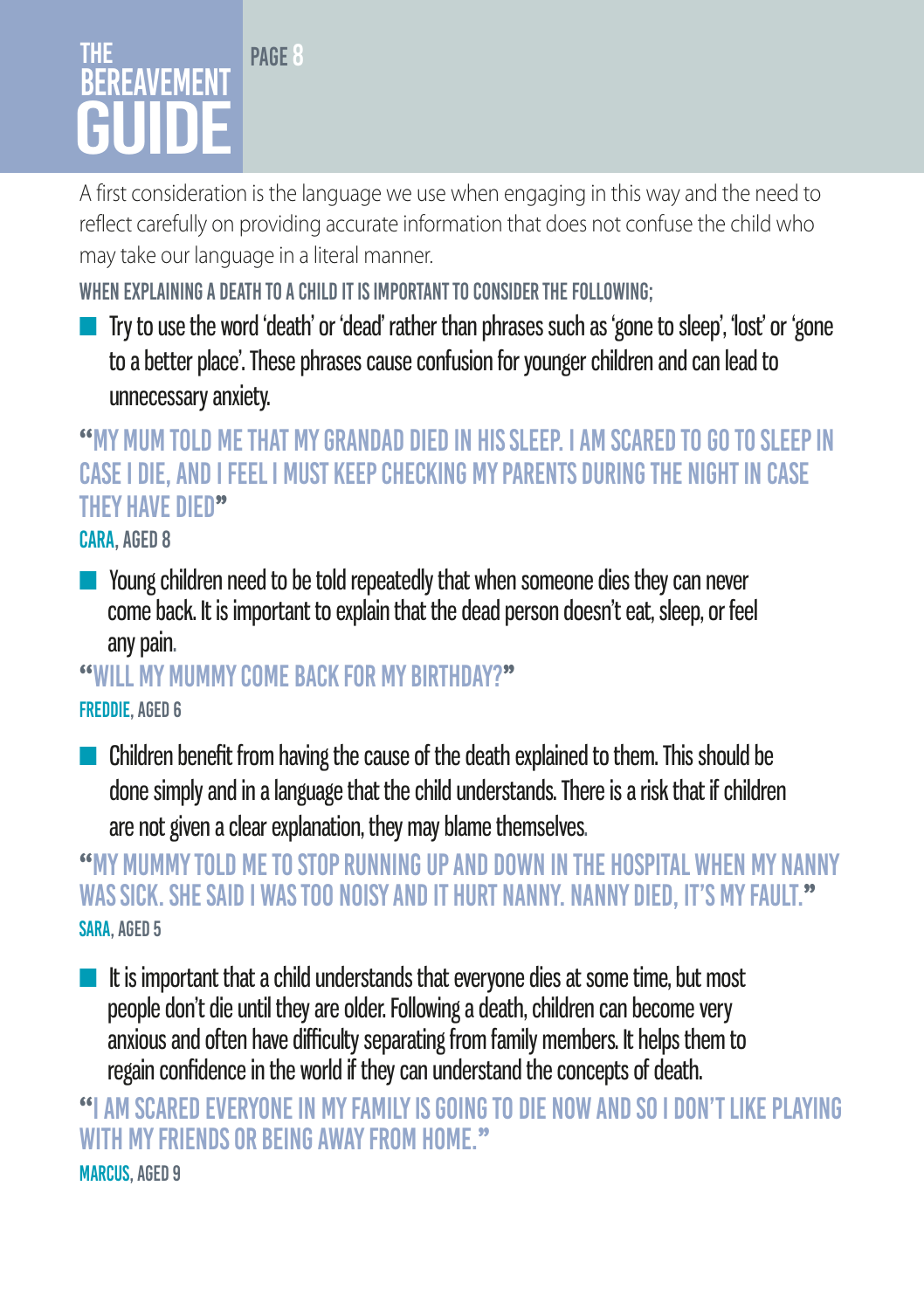

■ Children and young people grieve in a more sporadic way than adults, they switch from being very sad one moment to excited and happy the next. This can be distressing and upsetting to adults and can mislead them into thinking that children are coping better than they really are.

**''**I know my daddy is dead, but I really hope we can still go to Disneyland this summer as planned.**''**

Alice, aged 11

■ Often children blame themselves when someone special dies and they need to hear that nothing we think or say can cause death. It is important to emphasise to them that it was not their fault.

### **''**I feel it is my fault my dad died. He crashed his car on the way home from work, he was driving fast so we could have more time at the swimming pool.**''** David, aged 8

When explaining death to a child it may also be helpful to link it to any previous experiences they have had of death, such as the death of a pet or a plant. It is important that the child has the opportunity to talk often about the death to facilitate their understanding that it is irreversible, universal and has a cause, as often cartoons and computer games portray death as a temporary state.

# The process of grief

The process of grief has many different dimensions and stages and these include shock, denial, growing awareness and the acceptance incorporating readjustment to the newfound reality.

### Shock is the initial response to major loss and can manifest itself in the following ways:

- Lack of response
- Numbness
- Silence or inactivity
- **B** Physical collapse
- Outburst of emotion i.e. screaming, shouting, confusion in speech, change in behaviour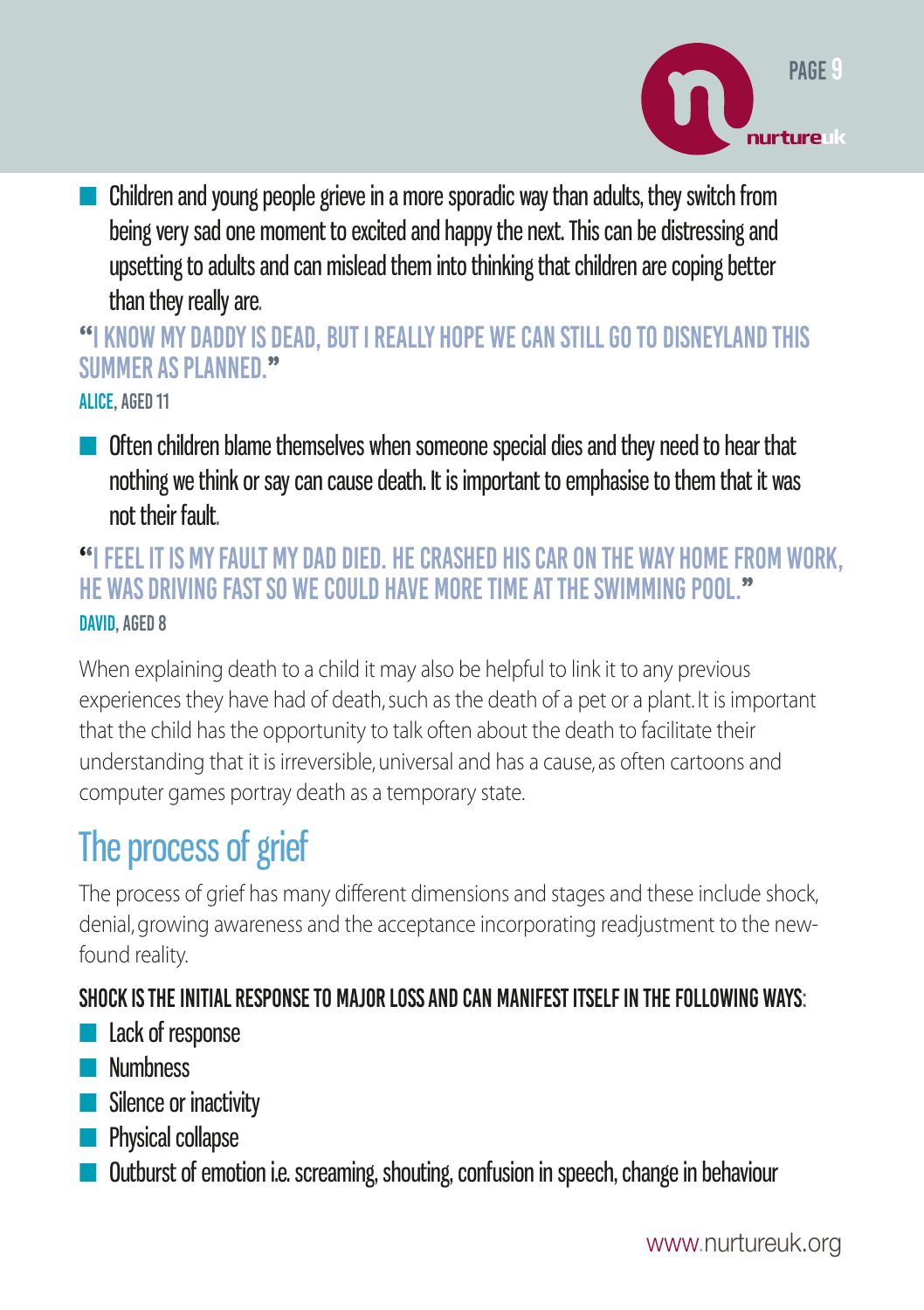### PAGE 10 The **BEREAVEMENT** GUIDE

The second stage of grief is denial; this is usually experienced at the onset or the early stages of loss. At this stage the individual attempts to come to terms with the loss and may fluctuate between the reality of the situation and total denial. Denial is in effect a form of coping mechanism to deal with times when the individual is unable to cope with their loss and grief.

The third dimension in the process of grief is growing awareness; this involves becoming aware of the reality and of the change and loss. Many different emotions will evolve at this stage including sadness, yearning, despair, guilt, anger, anxiety and often depression. For children it is normally usual for them to look for what they have lost and they can tend to be touched by some intermittent or prolonged episodes of sadness. Another emotion that the young person may experience is the feeling of despair. This tends to emerge once the young person has realised that they are unable to find the lost object or person and can be manifested in silent behaviour, withdrawal, vocalisation through screams, inconsolable tears and the rejection of affection and comfort from other people around them. Guilt also emerges at this stage and can affect the young person's behaviour in the period of growing awareness. Once the young person understands the loss is permanent they can also have feelings of remorse or guilt. For example, they may feel that they are in some way responsible for this situation or they may have extreme guilt due to their own behaviour towards the person who has died when they were alive.

Anxiety is also a part of developing an understanding of the loss especially if the loss is of a parent through death, separation or divorce. For young people, this often leads to increased levels of anxiety and they feel that their support structures and those they have relied on for security have been withdrawn from them. They are also very often overwhelmed by the fear of possible future losses and that the current loss that they are experiencing may be repeated. Anger is also a common emotion felt by all people after a loss; this can be demonstrated either verbally or physically and directed internally and on some occasions can be directed at a person. There may also be anger directed towards the person who has died which can then in turn cause feelings of guilt and remorse. These emotions can lead to a reduction in self-esteem and eventually to feelings of depression.

As time progresses these intense feelings of loss tend to decrease and the young person will be able to discuss their feelings more readily and return to established routines. The process of acceptance and readjustment enables the bereaved young person to begin to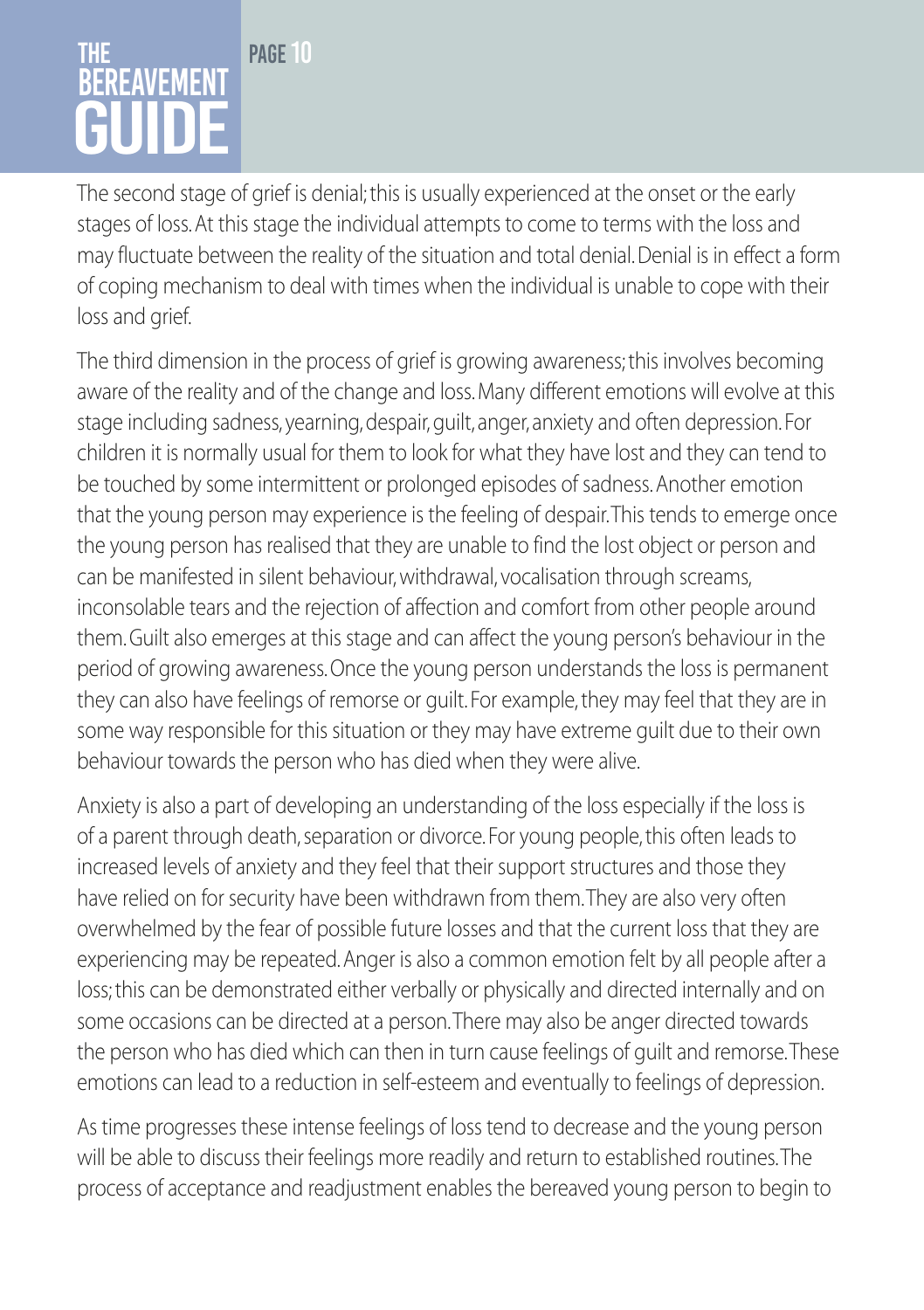

participate in life once again. The process of grief is not linear and very often people's emotions can change rapidly and they will find themselves moving backwards and forwards in the cycle. For most people, the grieving process can take approximately two years but this is clearly influenced by individual circumstances and contexts and is person specific.

# Possible reactions to grief

There are many possible reactions that young people will have when dealing with the loss of a significant individual in their lives. A bereaved child may exhibit behaviour that suggests they are in a state of shock and they may appear to go through daily activities in a mechanical and automatic fashion. They may also display apprehension and experience periods of total panic. Some young people will become withdrawn from their daily lives and social activities and may engage in prolonged periods of daydreaming i.e. presenting as disconnected from reality. There may also be behavioural issues because of the anger they may be experiencing at this point.

### WHAT DO ADULTS NEED TO LOOK OUT FOR WHEN ATTEMPTING TO SUPPORT A BEREAVED **YOUNG PERSON?**

### The following list details some of the responses that may occur. The young person may be:

- Equally touched by nightmares, nail biting and speech difficulties.
- Present as anxious, jumpy and restless and concentration may deteriorate.
- Become depressed.
- Be prone to infection such as sore throats, ear infections and tummy upsets (this is particularly likely in the case of bereavement that follows a prolonged illness such as cancer). The child may complain of symptoms similar to those of the dead person, for example, if a mother had stomach cancer and the child was witness to much of the pain she experienced during this period of time then they may encounter significant difficulties in terms of stomach aches and pains.
- They may be reluctant to go to school and be at risk of becoming a school-refuser.
- They may become socially withdrawn.
- They may become very anxious about being separated from the parent or carer who is left with them.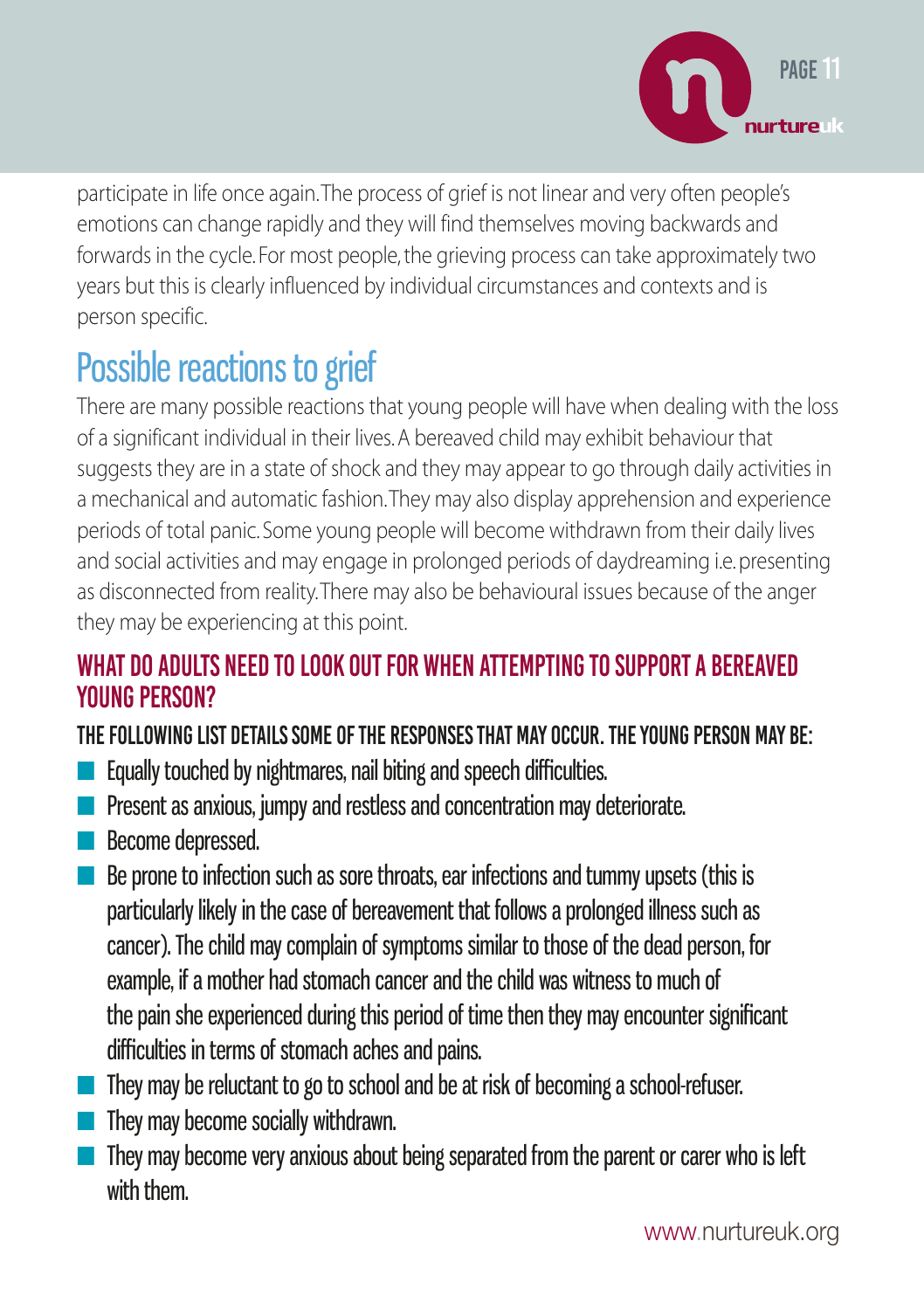### PAGE<sub>12</sub> **THF BEREAVEMENT** GUIDE

- They may bite nails or cuticles; pick or pull at themselves; twiddle with their hair; rock or suck their thumbs.
- They may develop fears or phobias, for example, fear of the dark or a fear of being left alone.
- They may experience disturbed sleep. Some young people have heard adults describe death as a kind of sleep and may consequently become afraid to go to bed at night for fear that they may die while sleeping.
- Some young people have difficulty going to sleep and become extremely lethargic as a result.
- They may have bad dreams or night terrors.
- They may regress to an earlier stage of development. For example, using a baby voice or losing some previously gained skills.
- They may begin to stammer or have other speech difficulties.
- They may indulge in more daydreaming or fantasy escape.
- The young person may show more aggression than previously.
- The young person may be frightened to ask questions or talk for fear of upsetting others and some may only speak to certain significant adults or friends.

Regardless of the symptoms or behaviours that are displayed, it is vital that adults not only observe these but also provide a safe and emotionally literate and secure environment where young people can journey through this process of grief and loss.

# Extra stresses for children

Each child experiences grief and loss differently. It is important to work out what will best help each child.

### There can be extra stress for children when:

- parents or other adults are so upset they are not available to support children
- routines are suddenly changed
- people around them act differently, are upset, crying or not keeping to routines
- there are new situations to cope with, e.g. funerals, moving to a new house
- they are asked to be different, e.g. be quiet, be helpful, be good
- they are not sure what to think or do.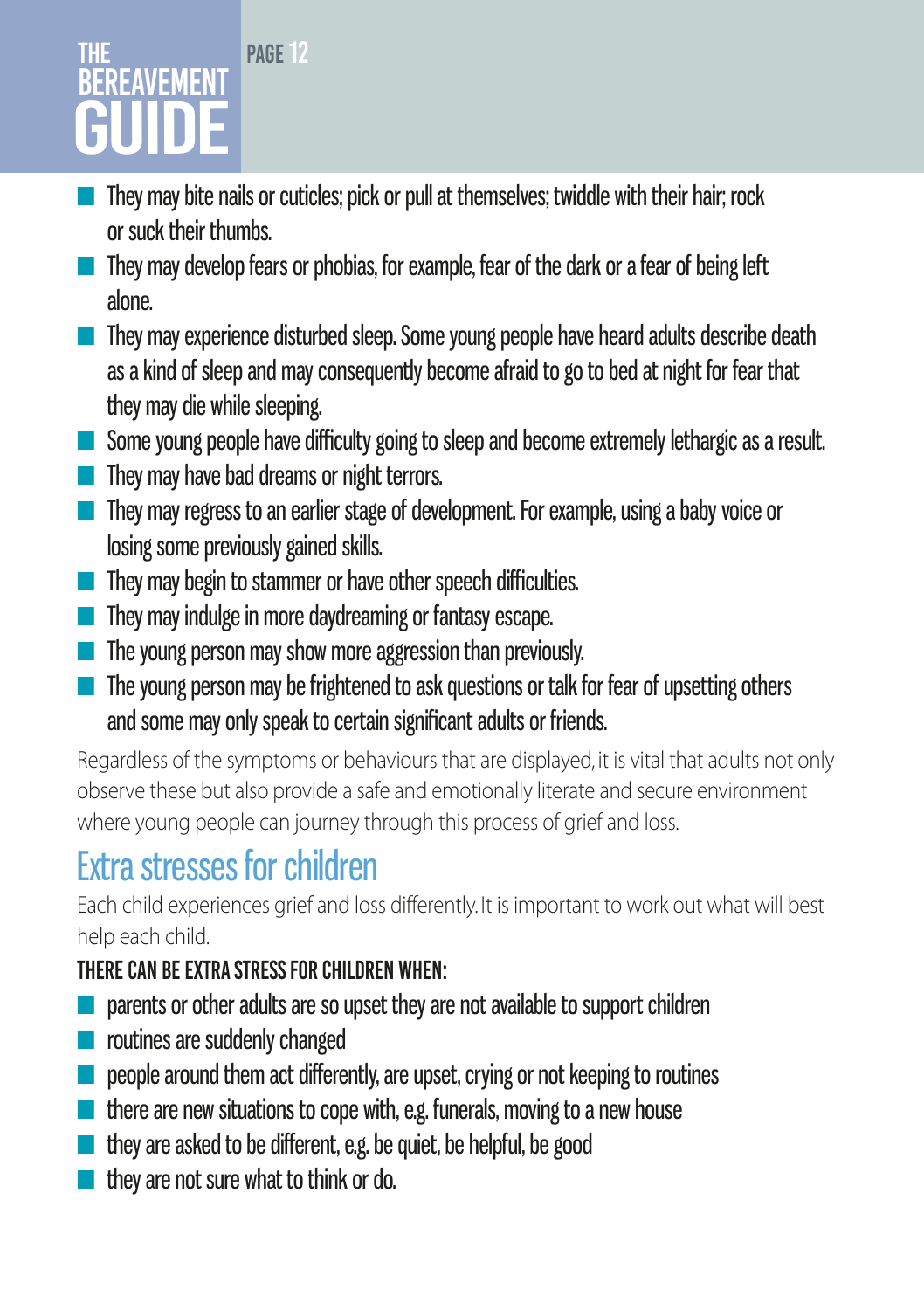

# The need for continual reassurance

### When a parent or carer dies children need to feel they will not be abandoned.

Losses are so painful and frightening that many young children – able to endure strong emotions for only brief periods – alternately approach and avoid their feelings so as not to be overwhelmed. Because these emotions may be expressed as angry outbursts or misbehaviour, rather than as sadness, they may not be recognised as grief-related. Furthermore, because their need to be catered for and related to are intense and immediate, young children typically move from grief reactions to a prompt search for and acceptance of replacement persons. Unlike adults who can sustain a year or more of intense grieving, children are likely to manifest grief-related effects and behaviour on an intermittent basis, for many years after loss occurs; various powerful reactions to the loss normally will be revived, reviewed and worked through repeatedly at successive levels of subsequent development. Thus, in dealing with children who have sustained a loss it is important to be aware of the special nature of grieving in children and not to expect that they will express their emotions like adults or that their overt behaviours will necessarily reveal their internal distress. It is important to remember that the delayed working through of bereavement may require specialised assistance if development seems blocked or psychopathologic symptoms appear.

### Key points to consider – What parents and professionals can do in the first instance Help children express their feelings

- Let children know you understand they are having difficult feelings. Provide an environment where they feel safe to express their feelings in whatever way they can.
- $\blacksquare$  Help them find ways to express their feelings, e.g. through play, writing a letter, a story, a poem, painting, drawing or music.
- Allow children time to talk, ask questions and share their worries. They might be very confused and need to ask lots of questions. You may have to answer the same questions over and over as children try to make sense of things.
- If a child finds it hard to talk you could open the way by saying something like: 'Some things are hard to talk about but talking things through can really help.'
- $\blacksquare$  If you can't talk about it, find someone you both trust they can talk to, e.g. aunt, uncle, grandparent or counsellor.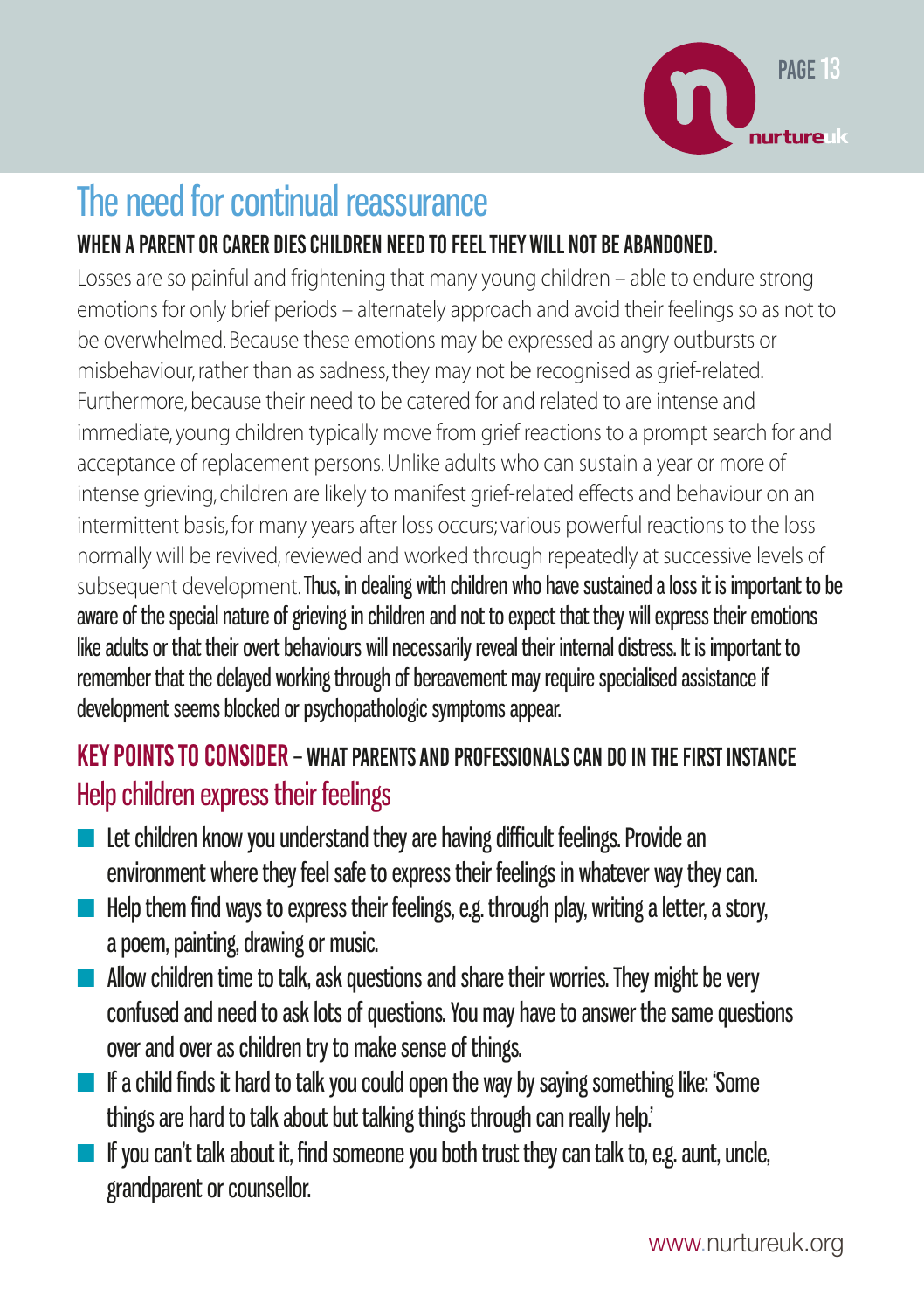### PAGE<sub>14</sub> The **BEREAVEMENT** GUIDE

If children can't talk about the loss they may feel that it is not safe to talk about it and continue to have muddled or scary feelings.

# Share your feelings

- Share your feelings and tell children you are sad for their loss too it helps them accept their feelings if they know others feel the same.
- Telling children how you are managing your feelings, even if you are sad, shows them that grief can be coped with. You will help them understand grief is a normal part of life.
- $\blacksquare$  If you are really distressed it may not be wise to share this too much with children they need to feel you are in control and can keep them safe.

### Be honest

- Tell children what has happened simply and honestly in ways that suit their age and development. This helps them find ways to cope.
- $\blacksquare$  If you do not tell children you may prevent them from dealing with the loss. It may cause problems when they have other losses later in life.
- Children need to know what has happened even if they do not ask.

# Provide routine and support

- $\blacksquare$  Stick to family and school routines as much as you can doing the same things as usual helps children feel safe. Keep to the same rules about what children are allowed to do.
- $\blacksquare$  Make extra time to spend with children and teenagers they will need closeness and comfort.
- If your family has a spiritual belief this can be a support to children and adults.
- When the time feels right it is obviously important to help them to move on and try something new.

# Involve children in funerals and ceremonies

- When children or teenagers have lost someone close it can help to have a role in a funeral service or ceremony, or to remember the person in a special way.
- Sharing emotions and feeling connected with others can be a great support.
- Create your own way of remembering the person, e.g. plant a tree or flowers.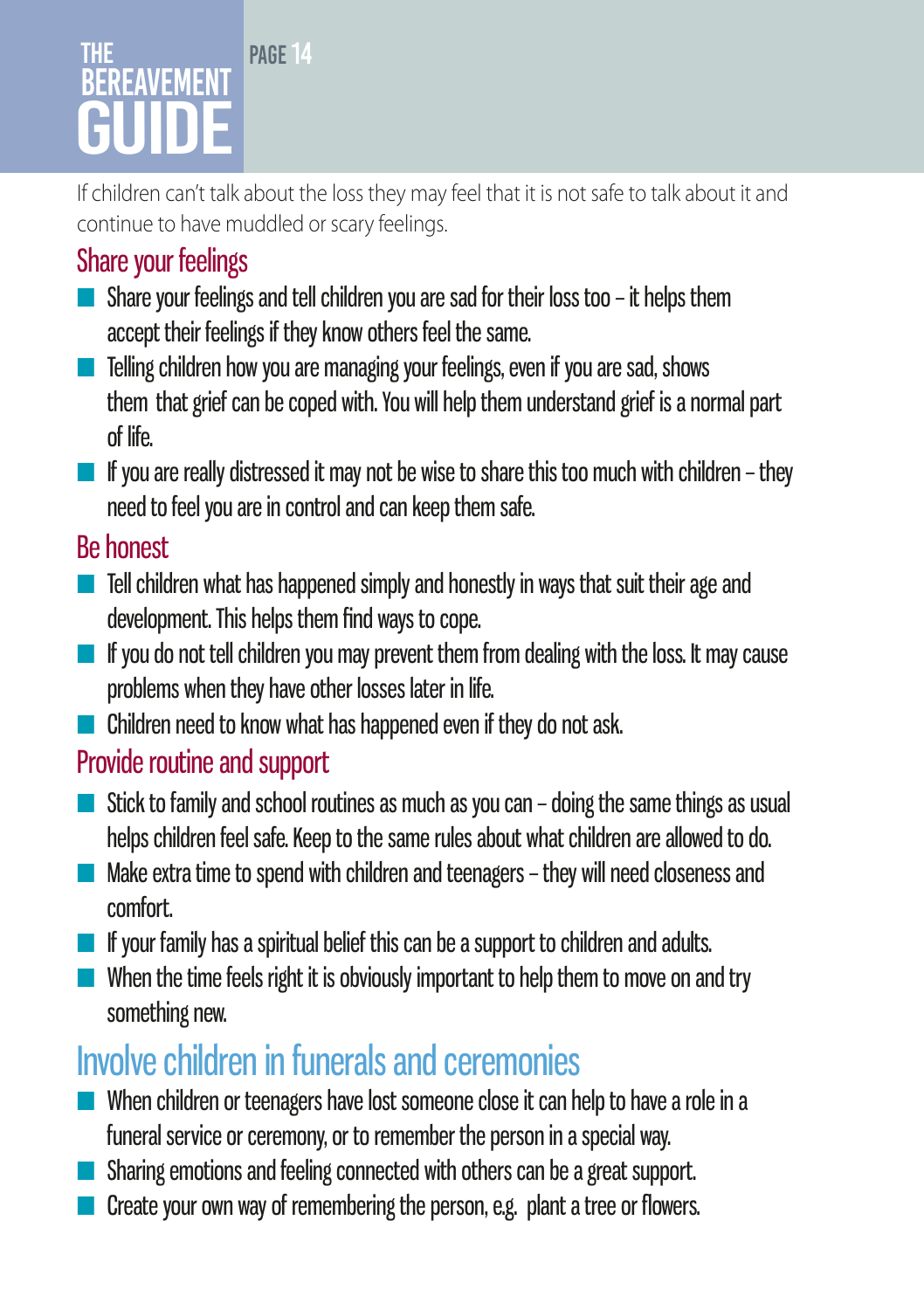

# Attending the funeral

Everyone comes from a culture, not only a national culture and a religious culture, but a family culture as well. The bereaved family may have its own traditions that need to be honoured. The best advice is to assume nothing and when in doubt ask.

People outside the family should refrain from forcing their personal beliefs which may contradict those of the parents. It is important to recognise also that adolescence is a time of questioning and challenging, and young people may not share the same beliefs as their parents.

Although some parents and grandparents may feel that children need to be protected from being present at the funeral, children usually find it helpful to be included in the family's rituals of mourning. The funeral is an opportunity for them to witness friends and family show their respect for the dead parent or sibling and for the family together to start to learn to live without the dead person. To be excluded from these events can widen the gap between the grieving parents and the child. However, a child who is frightened about attending a funeral should not be pressured or forced to do so. Some other way needs to be found for the child to say goodbye to the dead person – such as putting a letter or flowers in the coffin, lighting a candle, choosing a poem or visiting the grave. If children wish to attend the funeral, thought needs to be given to preparing them for what will happen and the service needs to be child-friendly. They need to be told that people will be sad and cry, and be given the opportunity to ask questions. They may like to take an active part in the service by choosing a favourite song or reading. It is often a good idea to arrange for a caring adult of their choice to be responsible for looking after them during the service so that the parents do not have to have this responsibility.

# The importance of remembering

To look forward, we need to be able to look back and remember. Grief is not about forgetting the person who has died, but finding ways to remember – and in remembering, healing. When someone dies our feelings for them do not die with them, nor does our memory of them. Our memories and feelings stay alive and active inside us, so we need to find ways of expressing those feelings that can help us internalise the person who has died and through this, allow us to move on with life. One of the most common fears that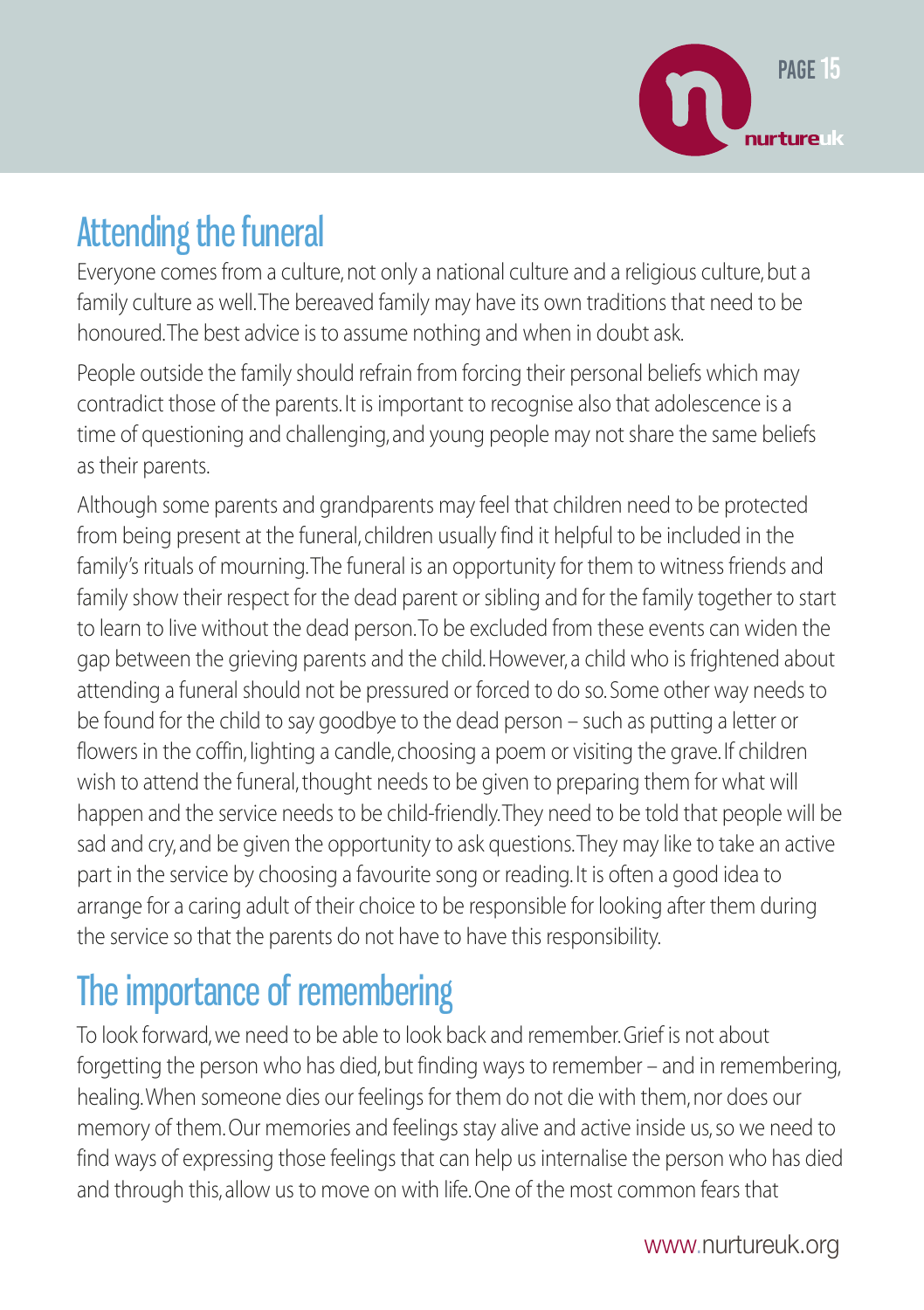### PAGE<sub>16</sub> The **BEREAVEMENT** GUIDE

bereaved people express is forgetting how the person looked, or that they will not be able to conjure up all the memories. Consequently, these memories can become their most prized possessions, since there are no future memories to be made. It is extremely helpful to be actively involved in creating ways of remembering. This is as true for children as it is for adults.

# Some ways of remembering

**Memory box** – A special box can be made or bought in which to put precious possessions such as letters or cards from friends, dried flowers from the funeral, photographs or treasured possessions of the person who has died – for example a piece of jewellery, their glasses, a diary or letter.

**Uisiting the grave** – For some people this is an integral part of their mourning for the person who has died. Often it is their way of maintaining a connection with the person, putting the rest of the world aside and communicating with them; telling their news, expressing their sadness, and often showing their love through flowers and other gifts.

**Memory book** – Creating a special book in memory of the person who has died, in which photographs, poems, letters and thoughts can be placed, can itself be a helpful process for a bereaved person and it will be there for them to look through and remember.

**• Planting trees or shrubs** – Some people like to plant a tree or a shrub as a way of remembering, perhaps commemorating it with a plaque. It is important to make sure that a hardy plant tree or shrub is planted to reduce the risk of it dying. It is also important that it is planted in a place where the family are always able to visit – if they don't have a place of their own in which to plant the tree, parks and other public areas may give permission.

**E** Artwork – Stitching a sampler and framing it can be a lovely option for those who like sewing, or they may like to paint a picture. Making something in memory of someone special who has died helps connect to them in the making of it, and gives the bereaved person something to treasure in the future.

■ **Candles** – Lighting a candle and perhaps reading a special prayer or poem can be a simple and yet powerful way of commemorating an anniversary or other special time.

**E** Keeping a diary – Writing a diary of their journey through grief can be helpful for bereaved people for a number of reasons. Putting into words what they feel can help release some of the pain. It is helpful as a reference point for them to look back on how they felt before, and to realise that however bad that was, they survived. It also allows them to look back on what they have been through and what it was like. How people use such a journal is, of course, very individual – some people sketch, others write down memories,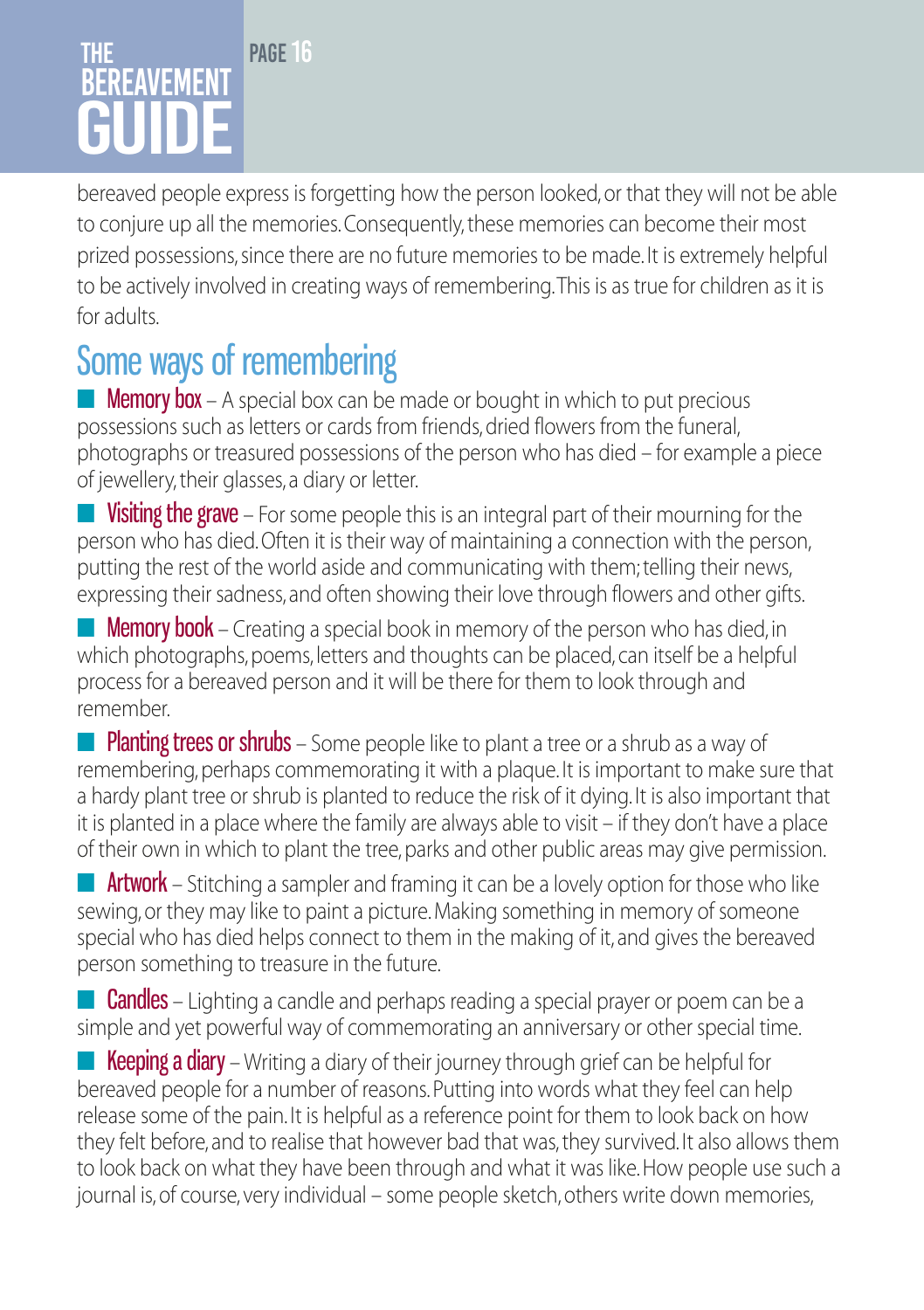

some pour out feelings, or a combination of all of these, or they can do something entirely original to them.

There is a dual purpose in finding ways to remember, both in the task of creating whatever the person chooses and in having something to look back on or to turn to at special times and connect again with the person who has died. There is no right or wrong way of remembering, nor is this a task of seeking perfection. At its best, it is a deeply personal expression of love for this special person in their life who has died and yet lives on inside them. The Bereavement Box (*available from the* nurture**uk** *website and specially designed for teachers and professionals*) consequently aims to provide children and young people with a wide range of remembering and celebrating activities and ideas – including all of the above key suggestions.

# Returning to school

It is extremely important that school-based staff support bereaved children in encouraging them to return to school. There will clearly be individual differences in terms of how much time a person may require to adjust but it's important to understand that a long period of absence from school can cause difficulties and impact negatively on future attendance. The young person may well need support in discussing what the teachers and their friends know about their loss and also access support in learning how to cope with the ways in which these people may treat them in relation to their experiences. It is vital that a bereaved young person knows about any individualised programme of support that they can expect to receive and how this will be structured and provided for them.

### The following strategies offer some basic guidance for staff and parents who are attempting to facilitate the young person's return to school:

- Give the young person opportunities to talk about their feelings and ensure that time is allocated for those.
- Try and involve the bereaved student's close friends in the process, especially when encouraging the bereaved student to talk about their loss, to develop a situation where they can keep their happy memories alive.
- Provide opportunities to answer any questions in a respectful and honest way.
- Encourage the young person to explore his or her emotions and to understand and learn that their feelings are true and real and that they should not be in any sense ashamed to display them.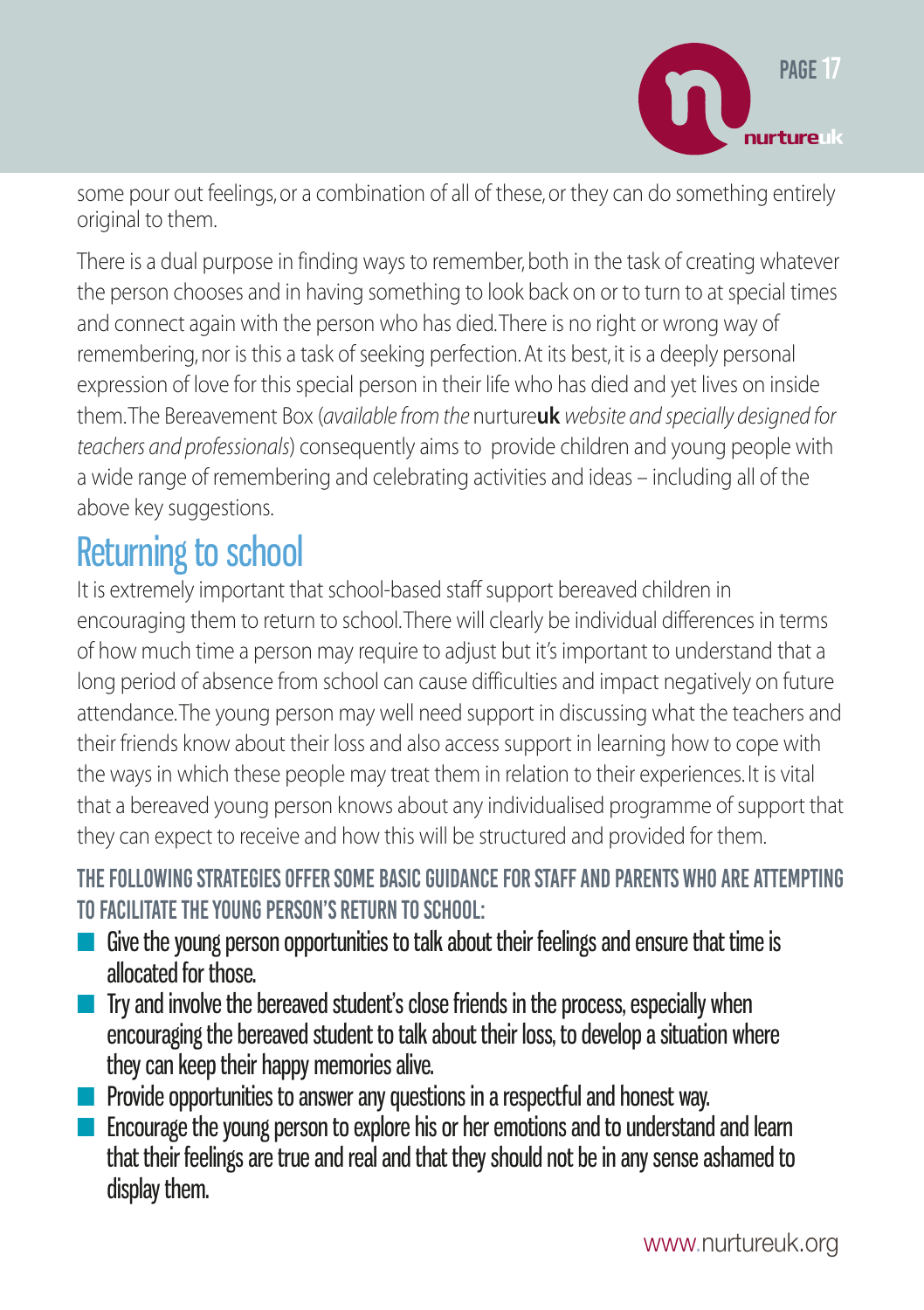### PAGE<sub>18</sub> **THF BERFAVEMENT** GUIDE

It is vital that adults supporting young people in the cycle of grieving for their loved ones should refrain from saying: 'You don't mean that do you?'. This, in effect, diminishes the young person's responses and also tends to inhibit an authentic display of emotions and behaviours. It is also vital, wherever possible, that all adults supporting a bereaved young person should help them maintain contact and positive relationships with other family members and carers.

On returning to school it is helpful to provide a checklist for the member of staff with responsibility for co-ordinating this transition. This includes the following:

- $\blacksquare$  Inform all school staff about the student's situation and ensure that the student knows staff are aware of their position and current feelings.
- School staff and the students should negotiate a contact person who would be available to the bereaved when he or she needs time to talk.
- $\blacksquare$  A suitable place should be allocated for the student to take quiet time out if he or she needs it.
- The bereaved student's friends should offer support via a possible circle of friends but this should be closely monitored first to ensure appropriate support is provided.
- Younger students may benefit from being assigned an older student who can support them but once again this older student will need to be supported in an appropriate manner by school based staff.
- It is vital to consider any religious beliefs that the student may hold and respectfully incorporate these into the process.
- Contact should be maintained with the student's family to keep them informed about how their child is coping in the school context.
- Ongoing observations should take place to ensure that the level and type of support remains appropriate.

# The role of teachers and support staff

The role that teachers and school staff can play in helping children understand and cope with the concept of death adds an important dimension to their work. Placing death, loss and bereavement on the curriculum can be done in a variety of ways, for example through literature, plays and poems as well as through role plays and drama. Introducing the concept of death and loss can be done in subtle ways through curriculum areas such as English and art – through a process of exploring the experiences of others. In the science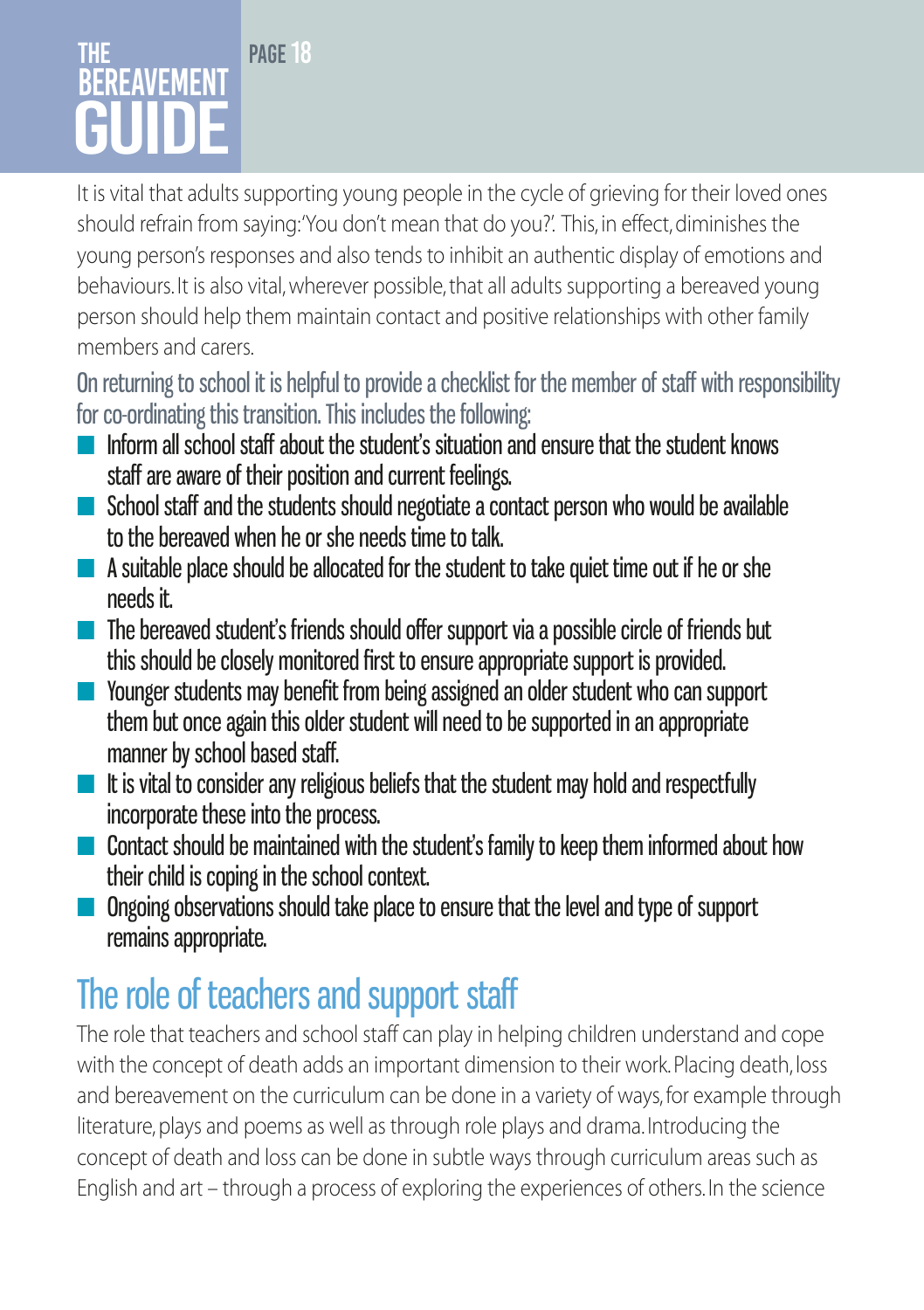

curriculum students can be given the opportunity to understand the life cycle of plants and animals and the history curriculum can shape students' views as to how death and life can take on a historical perspective.

Topics that support and generate discussion to promote children's understanding of loss, death and bereavement may include the following:

- Moving home
- Growing and changing
- **■** Losing friends
- Feelings
- Starting or changing school
- **New siblings**
- Adoption
- Step parents
- Illness and being in hospital
- Death and its rites and rituals

# Working with individuals



Once the child has returned to school and a key adult has been allocated to mentor them in this process it is vital to focus on what is most appropriate. In essence, the best help adults can offer young people is to be available and authentic in their emotional responses and interactions. IT IS VITAL THAT THE FOLLOWING ARE PROVIDED:

- Protection at times of change and loss children need to feel that they have both support and companionship allowing them to deal with their emotions in a protected environment with the support of the peer group and significant adults.
- $\blacksquare$  Empathy it is vital for staff and peers to develop a sense of empathy i.e. to see the world through the bereaved child's eyes. It is important that the adults in particular do not convey to the child that their fears may be unfounded as no sense of ridicule should enter the child's experience at this stage.
- Showing unconditional regard when coping with the process of grieving the young person needs to feel that all those around them care for them regardless of what they do. It is also vital that they understand the ways in which the bereaved child may behave in an irrational way at times and not judge them in any sense.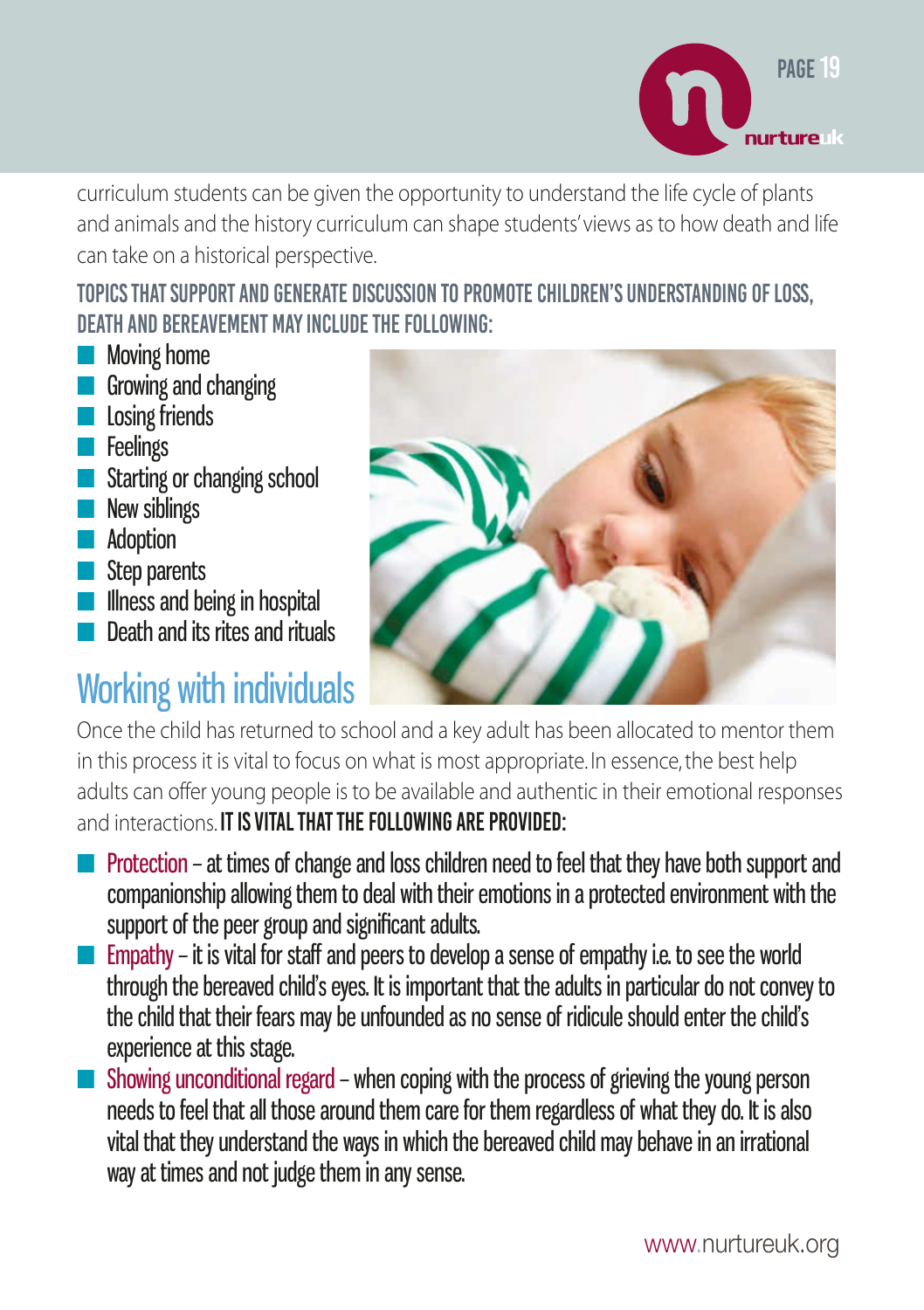### PAGE<sub>20</sub> The **BEREAVEMENT** GUIDE

- **E** Ensuring confidentiality and trust the supporting adult needs to ensure that the child feels that there is a level of confidentiality. The relationship needs to be based on underlying principles of confidentiality and truth but this must be shaped by the school's regulations and the local authority's policy. No teacher should place themselves in a position where they promise to keep things secret when they know it is unfeasible to do so because the information they receive may place the child at risk in some way.
- Avoiding the dependency cycle learning to cope with a loss can place the child in a different role in which they may become more dependent on the adults around them. It is vital that teachers and school based staff do not encourage the dependency cycle; there needs to be sense of balance here in which they can share concerns but also simultaneously develop their independence and self-confidence in developing self-coping strategies.

# Golden rules

It is important to recognise that how you can help and support a child to deal with their loss is always difficult. The following golden rules may be helpful to adults and other young people in supporting students to both express their grief and to deal with the pain of their loss. These are as follows:

- Always accept that the bereaved child's feelings may be very different to yours.
- Be there in the silence too as some individuals don't want to talk.
- Be there to listen if they do want to talk.
- Be truthful and always answer questions honestly.
- Empathise but never say: 'I know exactly what you feel'.
- Encourage the student to express emotions rather than keeping them bottled up.
- Always allow time to grieve as there is nothing to be gained by rushing the process.
- If you are too upset to help find someone else who can stand in for you for a while.
- Try to keep to predictable surroundings and routines.
- Always show love, care and consistencies as these will act as healing tools.
- Provide reassurance that strong feelings are a normal part of grieving.
- Try to share positive and happy memories and have a laugh (prompt the student to talk about happy times and good memories that they have.)
- Ensure the child understands that the pain of loss is a part of life and it isn't something to be ashamed of.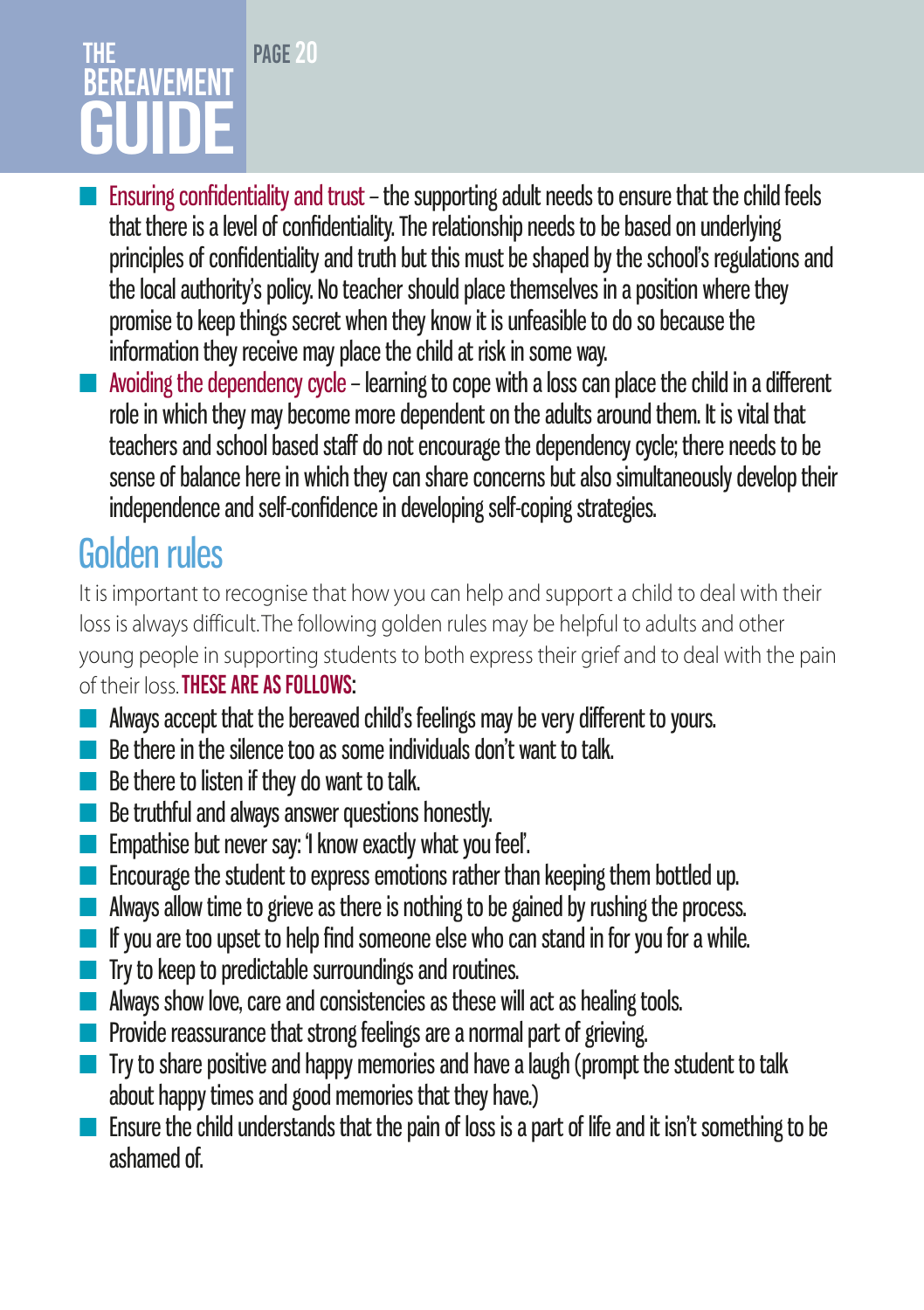

- Be sensitive to delayed grief responses and remember that there is no single timescale with coming to terms with loss.
- Support the child in contributing to a book that includes letters, poems, pictures from classmates/peers and staff members.
- Discreetly praise young people who make an effort to support a bereaved child. Focus on the fact that they are using important social skills that will help them throughout their own lives.
- If another student has died it is sometimes preferable to leave a gap where their workplace was and to move around it. This gives students permission to grieve and gradually the space will be filled when the time is right.
- Younger children may benefit from keeping hot water bottles near to them as sometimes when they suffer loss they may feel cold from the shock. Alongside warming them a hot water bottle can give them something to hold on to. Alternatively, soft toys or worry beads can also be a useful tool.
- Ensure that creative outlets are provided for displaying 'hurt' in painting, writing and drama.
- $\blacksquare$  Always check back when talking to a bereaved student that you've actually heard them correctly by summarising the main points of what they've said. You can encourage them to do the summary themselves.
- When dealing with the physical release of anger it is important to respect the energy zone and help the child to devise a permitted expression for these feelings. For example, when you have that feeling that you want to hit out you may not hit your brother or your best friend but you may hit your pillow or bang your fists on the table or 'what you're doing is not safe for you I want you to take care of yourself why don't you try this…'. It is important never to say don't do that.
- Materials to have on hand as a means of release for anger are newsprint, clay, reinforced cardboard blocks, foam bats, punching bags, jointed play people and animals, play hammer and nails.
- Music can be useful in helping distressed students relax.
- Don't forget students may be afraid that they will lose their memory of their loved one and having a memory box can provide the link between the future, present and the past.
- Students should be encouraged to set up their own memory boxes or memory stones can be used to offer the bereaved student an opportunity to reminisce. Rocky stones can symbolise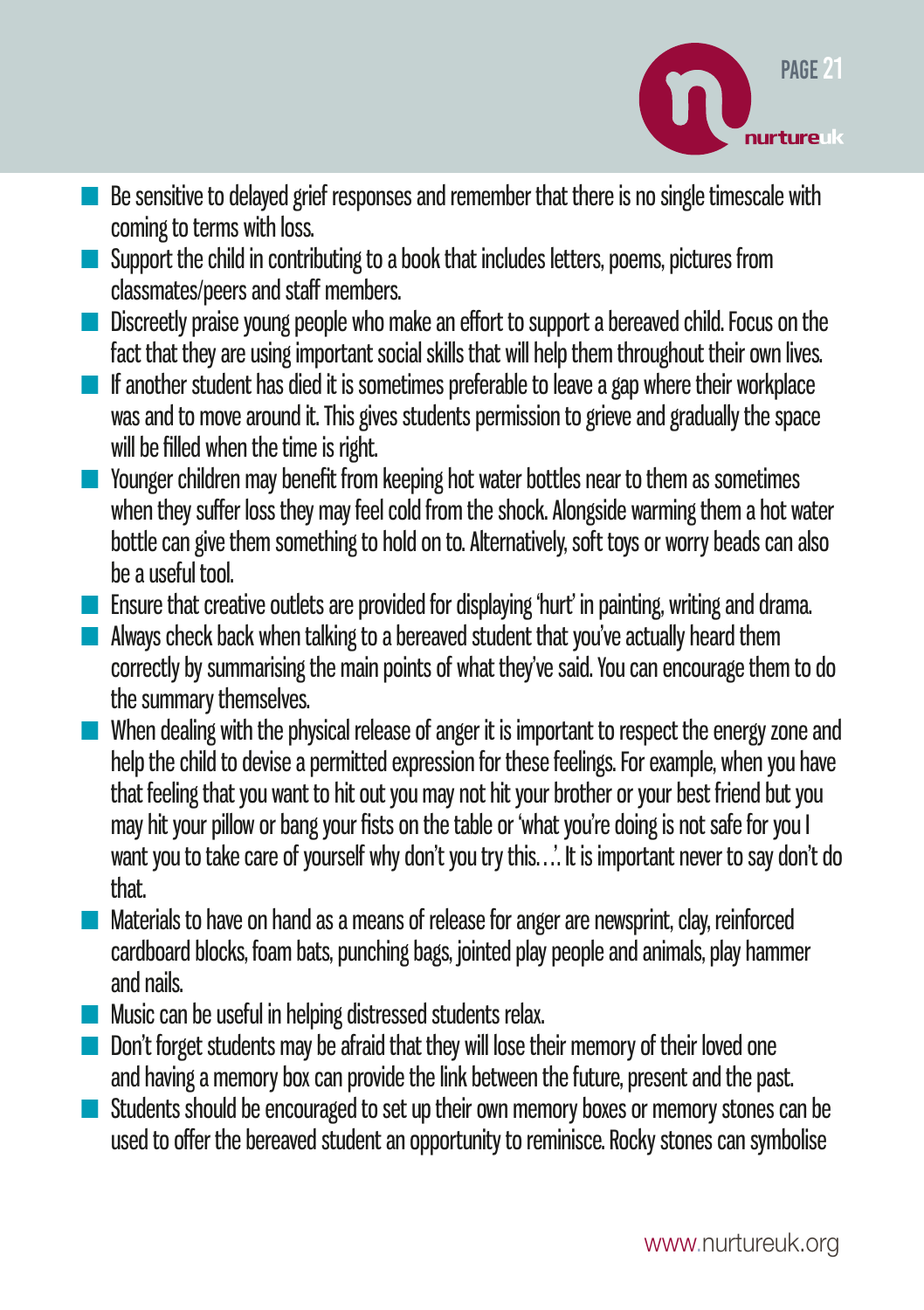### PAGE<sub>22</sub> The REAVEMENT GUIDE

the memories that still hurt and have sharp edges while those that are smooth can represent the mutual memories. Special memories can be represented by polished gemstones i.e. these are the golden memories that the student needs to hold on to and return to to promote the healing process.

# Referring on

We know that the death of a parent or someone very close to a child or young person can be extremely distressing for him or her. This distress is quite normal and need not mean the child is going to suffer any long-term ill effects. However, bereavement counselling can help a child to be able to talk through words and images about the loved person they have lost as this can be a way to still feel connected to them in a healthy way.

Sometimes a child can seem to become stuck in their grief. It is important to recognise that such individuals may need further support especially when there is a traumatic circumstance surrounding the death. School staff, parents and carers need to vigilantly monitor and analyse the student's behaviours to make a decision regarding the need for further specialist therapeutic support. Mental health services should be accessed if at any stage it appears that the child has become stuck or their behaviours have become extremely irrational.

# The role of the counsellor/mental health practitioner

Children and young people find it hard and frightening to feel their pain on their own. The pain can feel too big and go too deep for a child or young person to be able to feel on his/her own. They will need someone who can be with him/her in their pain and not try to persuade him/her out of these difficult feelings, while not feeling overwhelmed. For some children at this time it is easier for them to go through some of their pain and intense feelings with a counsellor. This is because the counsellor is not a close friend or relation and the child feels less worried or anxious about burdening, upsetting or overwhelming them.

The counselling allows and helps a child or young person's feelings to be processed and digested so that they can move on. If these painful and difficult feelings aren't explored and made sense of, over time a bereaved child or young person is likely to become depressed, or stuck with angry feelings, or display neurotic behaviours. They may find any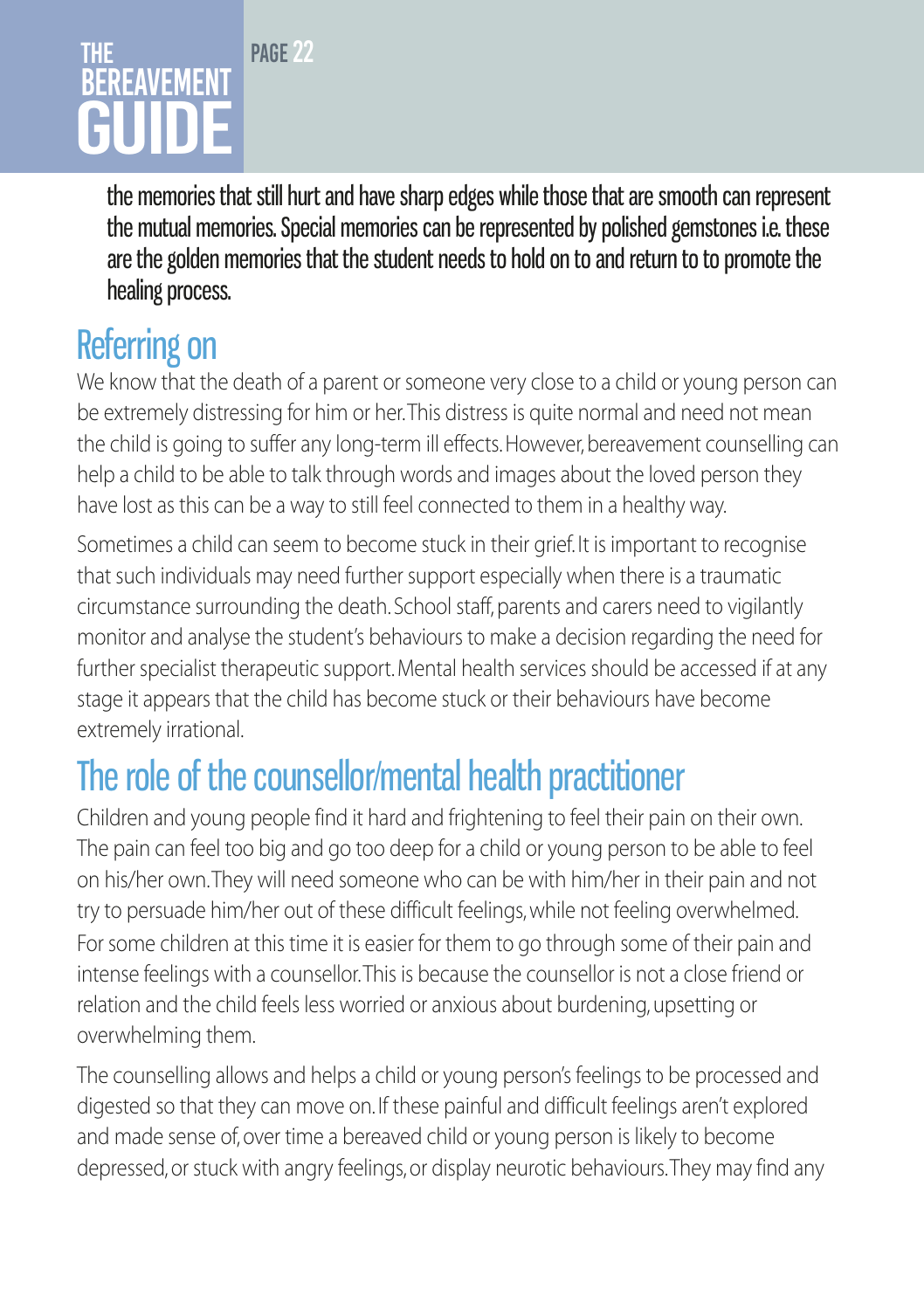

future bereavement particularly traumatic and difficult to manage. They may also find it hard to trust loving feelings again, and may link loving someone with losing them; the child/young person may then attempt to cut off from his loving feelings in an attempt to prevent more pain.

A warm and empathic relationship with a counsellor can help a child to dare to feel love again so it is essential to carefully observe the child so as to be able to decide when or if a referral to such a specialist needs to be made.

# Support within the school/setting/family

Some children will prefer to talk to a trusted and known adult and this may very well be someone who supports them within the nurture context, and who has the special bond and attachment with the child that ensures they feel safe to ask questions, express their emotions and work through the stages of grieving in a natural and age appropriate manner. In no sense is the staff member taking on the role of the counsellor but they will most certainly have copious opportunities to work with the child in the natural course of the school day and the interactions that take place within the nurture context. It is therefore helpful to provide the nurturer with some key tools strategies and ideas that have been tried and tested and offer a safe means of exploring the loss. This exploration should be led by the child so that they can take the lead in talking and identifying where they want to go with any interaction/conversation.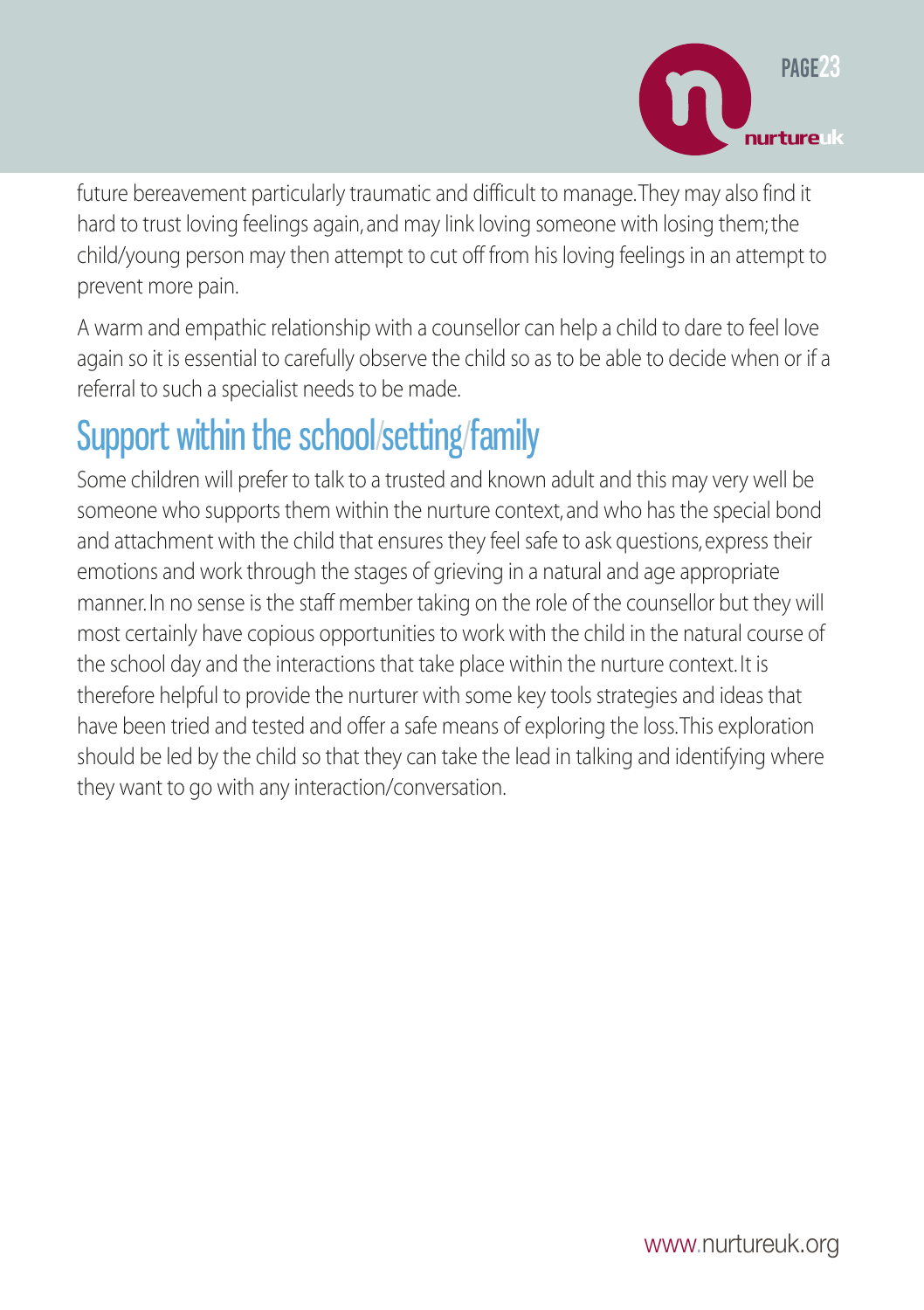### PAGE<sub>24</sub> The **BEREAVEMENT** GUIDE

# Developing the Bereavement Box

The Bereavement Box has been created specifically for teachers and professionals working with bereaved children and young people. Comprising 60 activity cards that aim to promote authentic and supportive interactions in a nurturing environment. Some are designed to be used by the child independently or with adult support while others are intended for the teacher/professional who can follow the instructions and lead the activity. Some examples of the cards follow that parents and carers may also be able to make use of.

### The cards provide opportunities for the child or young person in three key areas **AS FOLLOWS:**

Understanding – this includes understanding the nature of death and the fact that it is permanent, the grief process, life cycles and the feelings and behaviours we may have as a result of the death of a loved one and how to manage these using support systems and developing stress and anger management skills.

Remembering – this includes a range of activities such as journalling, making memory books and mobiles, writing letters, recalling good and sad times, special times collage, memory chains and candles.

Celebrating – this includes designing memorial gardens, portraits, poems and pictures.

# Exmplecards from the 60:

CARD<sub>1</sub> **ALL ABOUT** my special **PERSON** 

| All about my loved one                                                                                   |
|----------------------------------------------------------------------------------------------------------|
| Work with a trusted adult to complete the statements -<br>you can TALK or you can RECORD your responses. |
| This person was called:                                                                                  |
| This person was my:                                                                                      |
| Things I loved doing with them:                                                                          |
| Before my special person died we used to:                                                                |
| My favourite memory is:                                                                                  |
| Ouestions I have about my special person:                                                                |
| Things I miss about them:                                                                                |
| www.nurtureuk.org<br>O Copyright The Narture Group Network Limited                                       |

# CARD 3 UNDERSTANDING MY LOSS

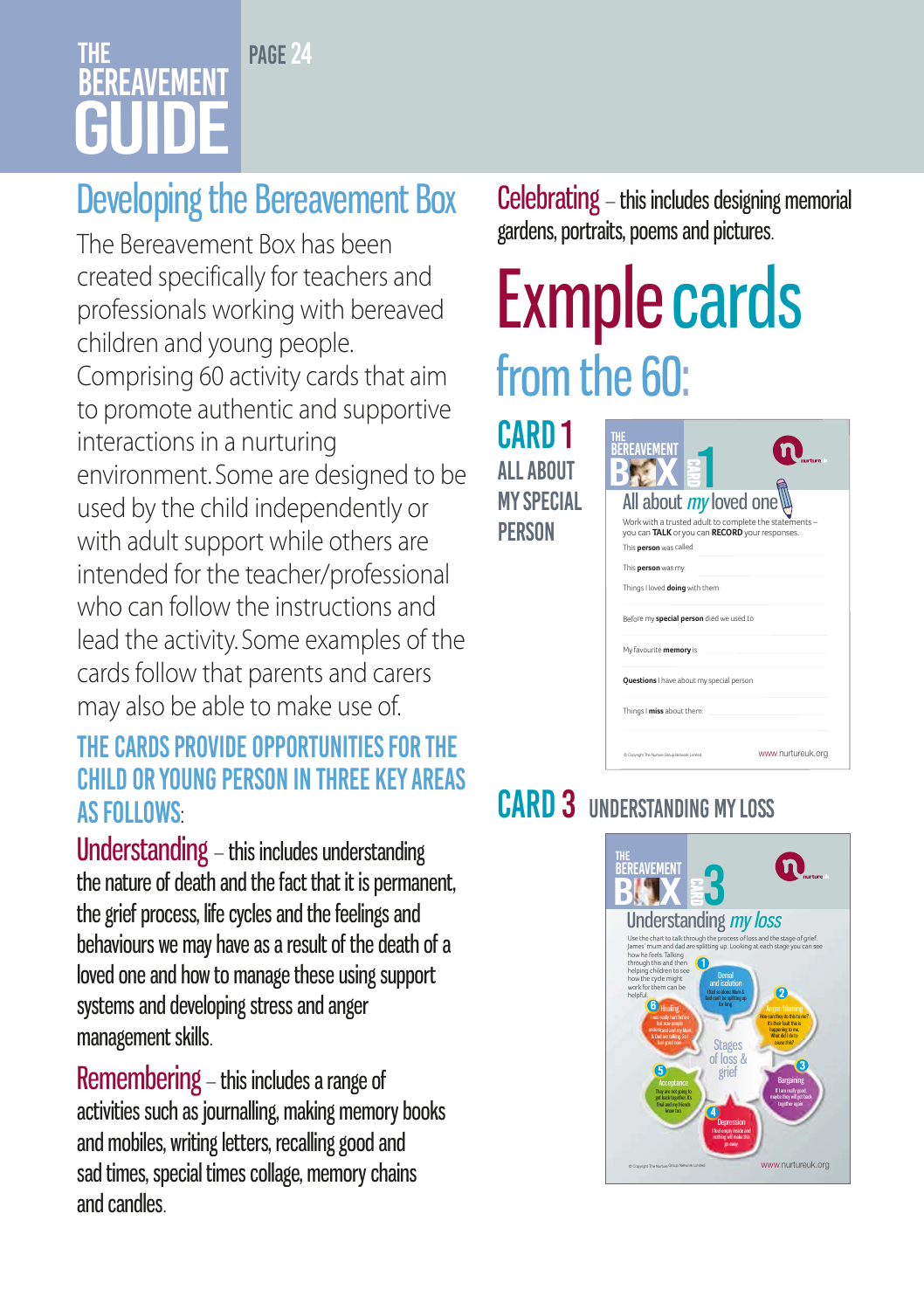



www.nurtureuk.org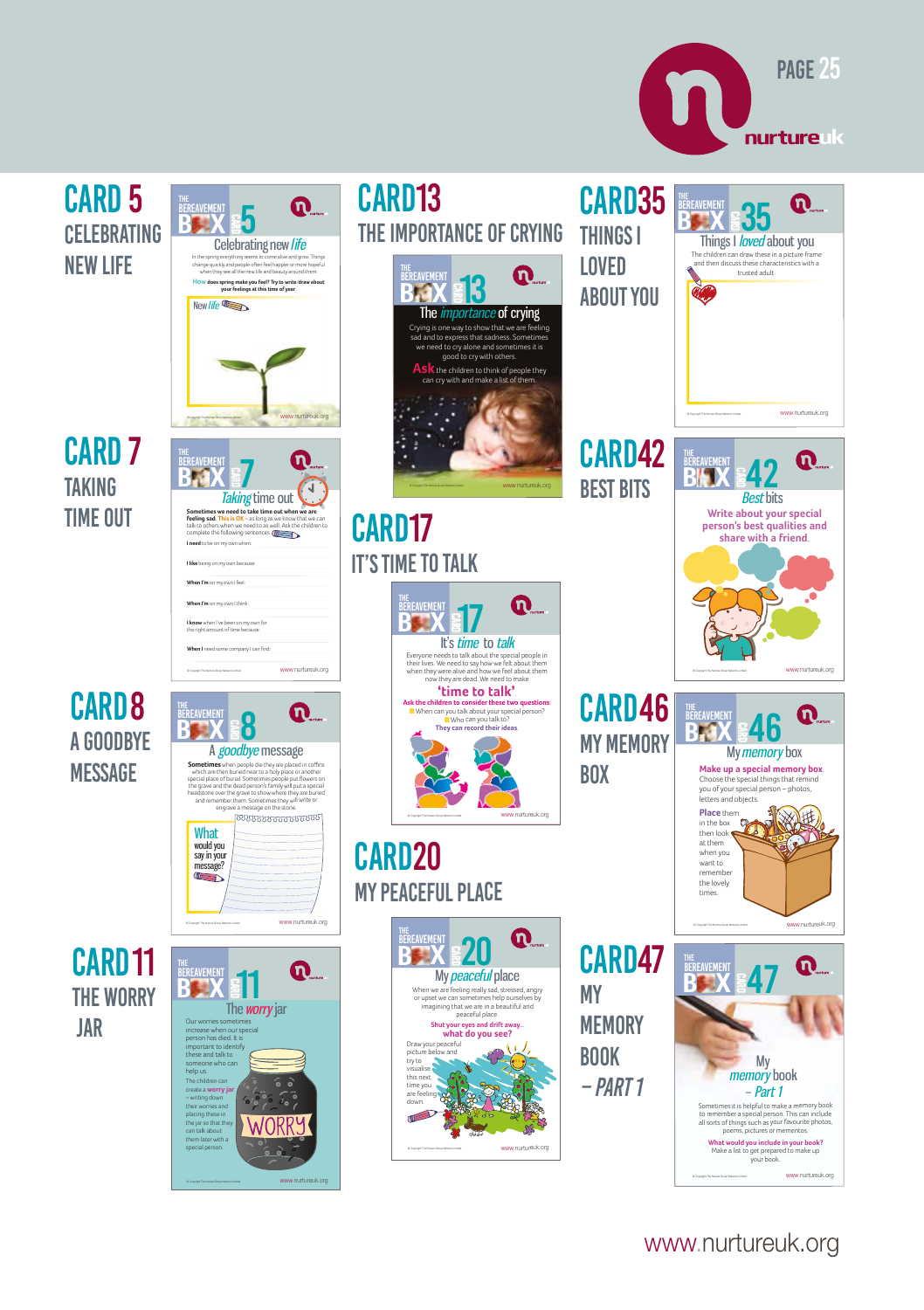# **THF RFRFAVFMFN1** GUIDE

PAGE 26

#### CARD48 My memory book – Part 2



### CARD<sub>57</sub> I can be happy – it's okay



E My scaling activity<br>
Figure action of my goals and moving on<br> *My scaling activity when you here...* 10

ഩ

**Try this scaling activity when you feel you will find it useful.**<br>Where am I now? **All individual interval** 

Www nunureuk Οŋ

**What have I done to get here? Where do I want to go next? How can I get there? What do I need to do? Who else can help me? How will I know when I've reached this point?**<br>What will I feel like? What will be have What will I feel like? What will be happening around me?<br>What will I feel like? What will be happening around me?

- Campy Pa-Nyin (Fox Whether Child

BEREAVEMENT  $\overset{\tiny\textit{BERT}}{\textit{B}}$  **BITY & 60** 

#### **CARD60** My scaling **ACTIVITY** – setting my goals **AND** moving **ON**

# Final points to consider

What is important is to remember that the child does not have to work through the cards in order as they may need to engage with specific activities in relation to their particular needs at the time and where they appear to be in terms of the grieving process. This is why it remains vital for the staff member to be vigilant in terms of observing the child and ensuring that these activities are child-led.

This resource is in no way intended to replace or be a substitute for any therapeutic intervention but rather to ensure that the teacher or nurture practitioner is truly best placed to provide a safe context and approach to supporting the bereaved child at the point of need. It also remains vital to continually observe the child's responses and behaviours and to seek support from the appropriate therapeutic agency/support should there be any concern regarding the child becoming stuck in their grief or displaying irrational behaviours. It is important to recognise that such individuals may need further support especially when there is a traumatic circumstance surrounding the death.

On a personal note, I do hope that this resource can and does become a key part of the teacher's approach to supporting young children suffering with grief and loss. As a young child,

having the opportunity to be heard at such a time and to gain an understanding that my responses, fear and anxieties were all normal and that it was important to remember and celebrate my loved one, would certainly have saved me from some very irrational thoughts and feelings of deep and ongoing sadness in both the immediate and longer term.

Parents and carers can also use these cards and feel free to adapt them to suit your own family circumstances.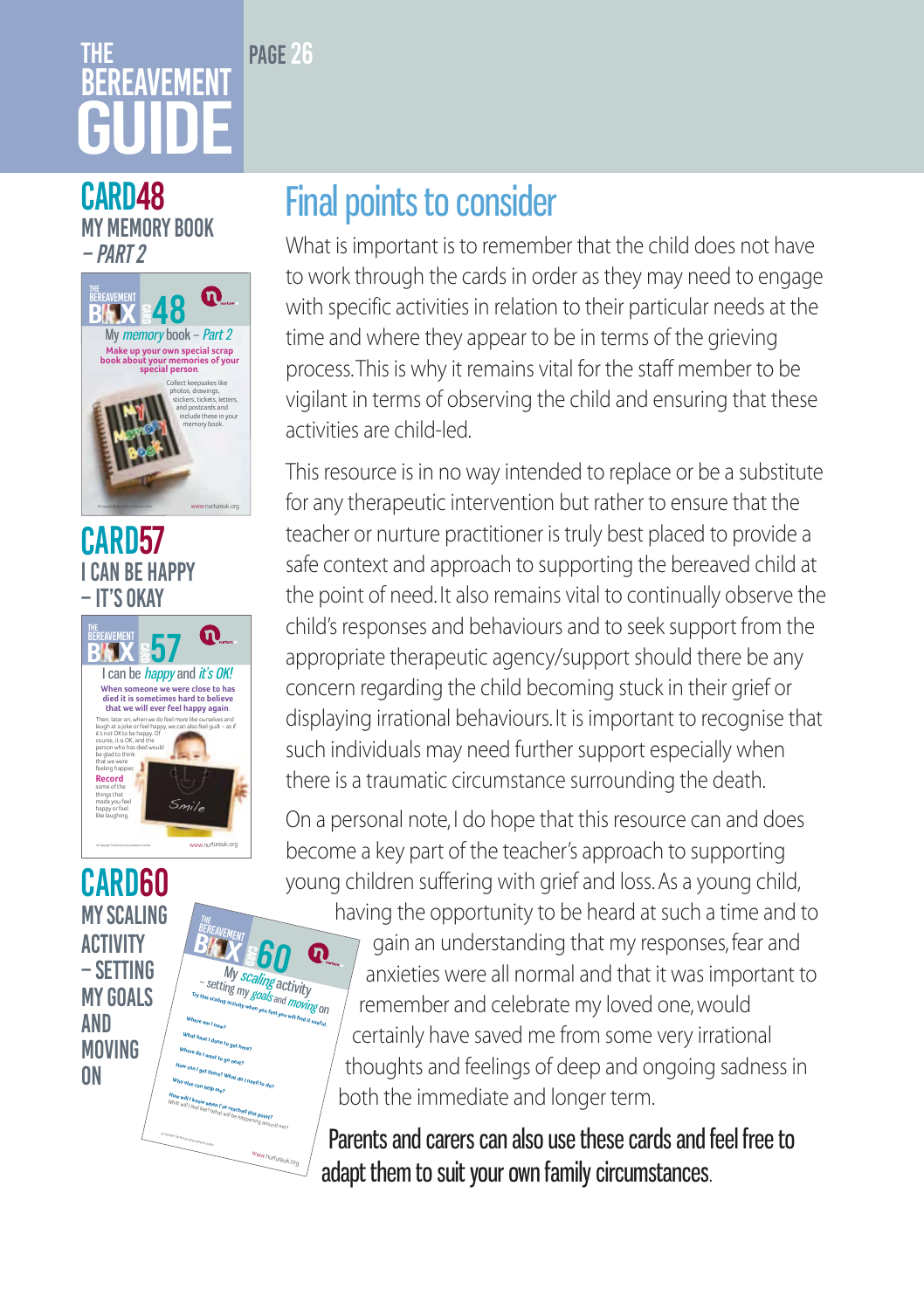

# References and bibliography

Best, C & Mead, C (1996) Trauma in School: The psychology of helping in A. Sigston, P.Curran, A.Labram and S. Wolfendale (1996) *Psychology in Practice with Young People, Families and Schools*. David Fulton Publishers

Black, D (1978) The bereaved child *Journal of Clinical Psychology & Psychiatry*, 19, 287-292

Black, D (1998) Bereavement in Childhood *British Medical Journal,* Vol. 316

Bowlby, J (1979) The Making and Breaking of Affectional Bonds London: Tavistock

Bowlby, J (1980) Loss, Sadness and Depression

Brown, E (1999) Loss, Change and Grief: *An Educational Perspective* David Fulton Publishers

Christian, LG (1997) Children and Death *Young Children*, 52, 4, 76-80

Durkin, C (2000) Transition: *the child's perspective* Educational and Child Psychology, Vol 17 (1)

Farrell, P (1999) The Limitations of Current Theories in Understanding Bereavement and Grief Counselling, May 1999

Dyregrov, A (1990) Grief in Children: *A Handbook for Adults London*: Jessica Kingsley Publishers

Lindsay, B & Elsegood, J (Eds) (1996) Working with Children in Grief and Loss Bailiere Tindall

Markusen, E, and Fulton, R (1971) Childhood bereavement and behavior disorders: *a critical review.* Omega 2: 107-117.

Mitchell, L (1987) International Stress and Tension Control *Annual Conference*

Pankhurst, L (1998) Coping with divorce and separation Co-ordinate, March 1998

Park, J (1999) *(Director of Antidote: The Campaign for Emotional Literacy)* unpublished paper presented at South of England Psychology Services Conference December 1999

Pennells, M & Smith, SC (1995) The Forgotten Mourners London: Jessica Kingsley Publications Pettle, SA & Britten, CM (1995) Talking with children about death and dying child care, health and development, 21, 6, 387-394

Plant, S and Stoate, P (1989) Loss and Change: Resources for use in a personal and social education programme Southgate Publishers

Plath, S (1981) The Collected Poems Harper Row

Rae, T & Weymont, D (2006) Supporting Young People Coping with Grief, Loss and Death London: Paul Chapman Publishing

Reid, J (1995) Dealing with Divorce *Nursery Work*, July 1995

Ribbens Mc Carthy J With Jessop J. (2005) Young People, Bereavement and Loss Disruptive

Transitions National Childrens Bureau/Joseph Rowntree Foundation

Rogers, B & Pryor, J (1998) Divorce and separation: *the Outcomes for Children Report* completed by the Joseph Rowntree Foundation (IABN 1 85935 043 7)

Salzberger-Wittenberg, I, Henry, G and Osborne, E (1983) *The Emotional Experience of Learning and Teaching* Routledge

Sharp, P (2001) Nurturing Emotional Literacy: *A Practical Guide for Parents and those in the Caring Professions* London: David Fulton Publishers

Sunderland, M 2003 Tripp, JH & Crockett, M (1996) *The Exeter Family Study* Family Law, Vol. 26

Ward, B & Associates (1993) *Good Grief Exploring Feelings, Loss and Death with Over Elevens and Adults* A Holistic Approach London: Jessica Kingsley Publishers

Warner, R. (1992) *Loss and grief in the lives of newly arrived bilingual pupils Multicultural Teaching*, 10(2)

Webster, A (1995) Family Breakdowns Child Education, June 1995

Wells, R (1998) Helping Children Cope with Grief London: Sheldon Press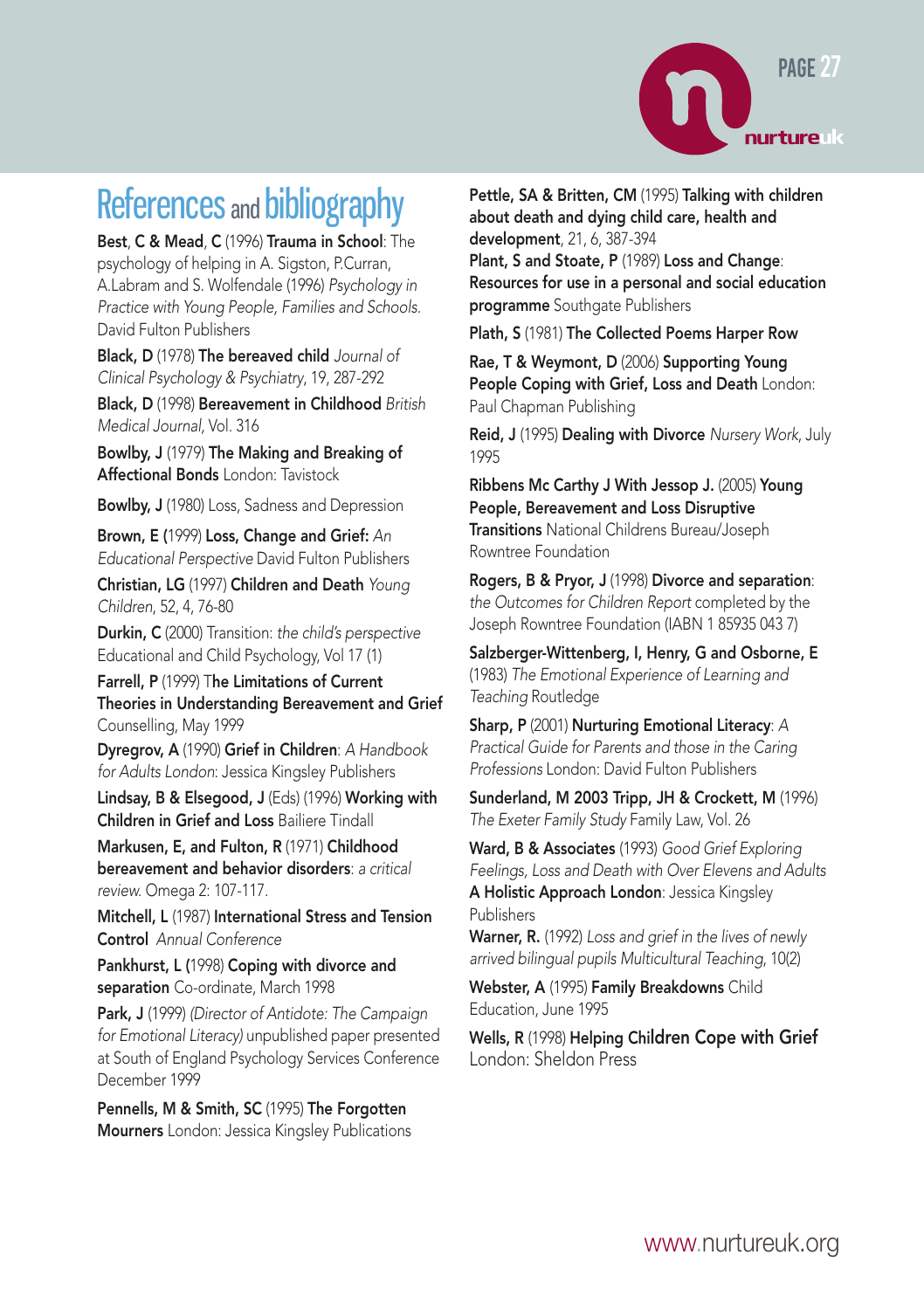#### PAGE 28

# The **BEREAVEMENT** GUIDE

# Useful support agencies

#### **The Alder Centre**

Royal Liverpool Children's Hospital Alder Hey **Liverpool** L12 2AP **Tel**: **0151 252 5513**

#### **Child Death Helpline 0800 282 986**

Offers support to anyone who has been affected by the death of a child. Volunteers and trained counsellors provide help for adults and children. A telephone helpline is available.

#### **Bereaved Parents Helpline**

6 Cannon's Gate **Harlow** Essex **Tel**: **0129 412745**

#### **The Child Bereavement Trust**

Brindley House 4 Burkes Road Beaconsfield Bucks **Tel**: **01494 678088**

Support on all aspects of bereavement involving children.

#### **The Compassionate Friends**

6 Denmark Street **Bristol** BS1 5DQ **www.tcf.org.uk Helpline 0345 123 2304** 

This self-help national organisation offers support to anyone who has lost a child. There are two sub-groups, one for parents of murdered children and one for parents of suicide victims. They also have an extensive library from which you may borrow books and tapes.

#### **Cruse – Bereavement Care**

Cruse House 126 Sheen Road Richmond **Surrey** TW9 1UR **Tel**: **020 8940 4818**

#### **Gay Bereavement Project**

Unitarian Rooms Hoop Lane London NW11 8BS **Tel**: **020 8455 8894**

#### **Institute of Family Therapy**

43 New Cavendish Street London W1M 7RG

The Institute's Elizabeth Raven Memorial Fund offers free counselling to recently bereaved families or those with seriously ill family members. They work with the whole family.

#### **Winston's Wish**

Gloucestershire Royal Hospital Great Western Road **Gloucester** GL1 3NN **Tel**: **01452 394377** Email: info@winstonswish.org.uk **www.winstonswish.org.uk**

The national charity offers a grief support programme for children. It gives children and families the chance to meet others who have experienced bereavement on a 'Camp Winston' residential course. This inspirational organisation also offers ongoing support, training, telephone advice and leaflets.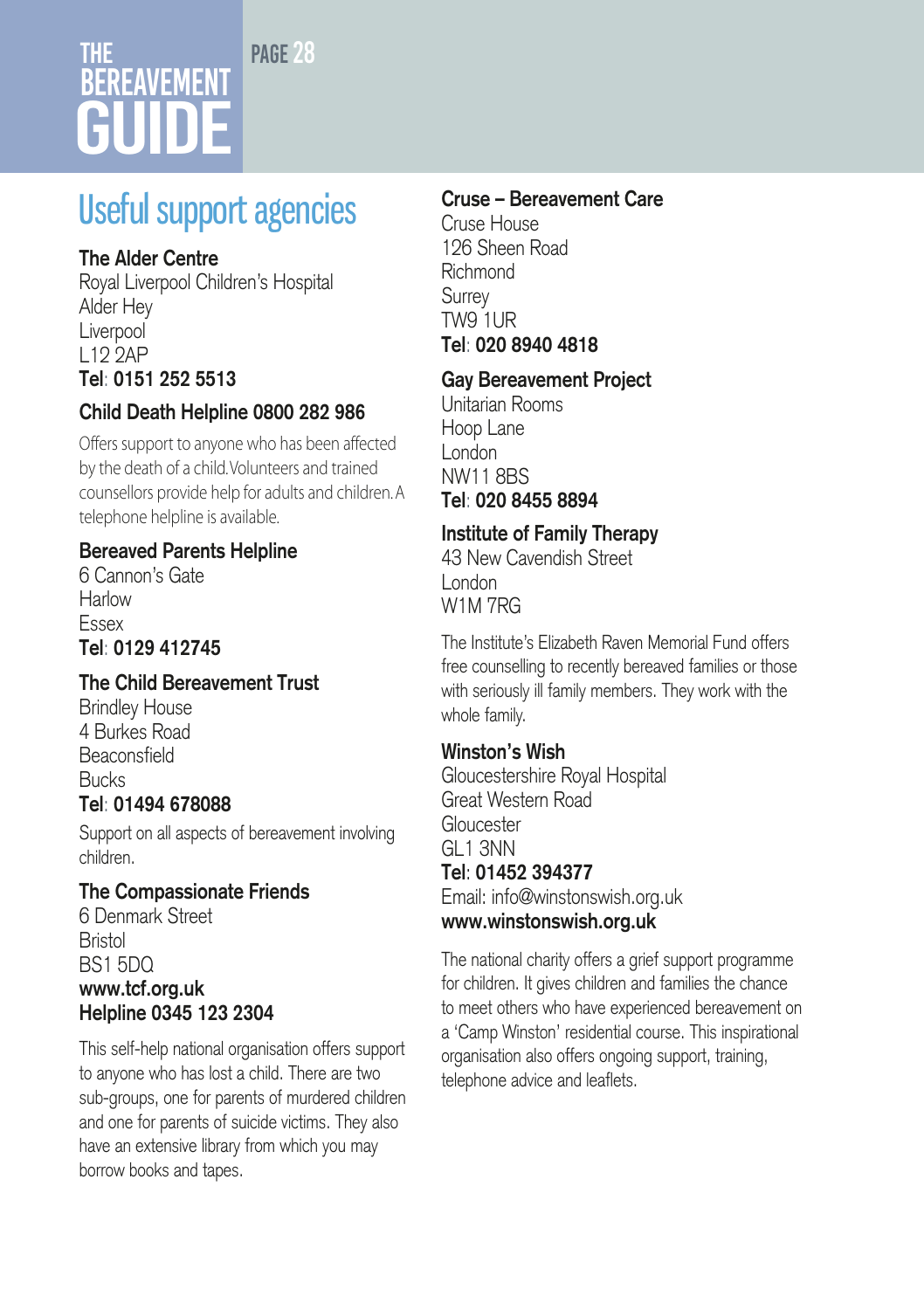

# Suggested reading for various ages and stages

#### Under fives

#### **Goodbye Mousie**

#### **Robie Harris and Jan Ormeroyd** (2003)

Simon and Schuster Children's Books A little boy's pet mouse dies and his parents help him to understand what death means by answering his questions.

#### **Grandpa**

#### **John Burningham** (2003) **Red Fox**

This picture book (made into a film) shows happy memories of a girl and her grandfather. The last picture shows his chair empty – children may need some explanation of what might have happened.

#### **When Uncle Bob Died**

#### **Althea** (2001) **Happy Cat Books**

A simple book about a boy whose uncle dies from an illness. Explains the facts around death and explores some of the feelings people have.

### Key Stage 1(5-7)

#### **Badger's Parting Gifts**

**Susan Varley** (1994) **Picture Lions**

A story of animals learning to remember their friend.

#### **The Best Day of the Week**

#### **Hannah Cole** (1997) **Walker Books Ltd**

Angela and Carole always spend Saturdays with their grandparents. Their Granny becomes ill and dies, and the book shows the family coping and managing to have fun, while still remembering her.

#### **Remembering My Brother**

#### **Ginny Perkins and Leon Morris** (1996) **A**&**C Black**

A boy finds ways to remember his brother in positive ways.

#### **Water bugs and Dragonflies**: **explaining death to young children**

#### **Doris Stickney** (2002) **Continuum International**

This book uses the analogy of a water bug transforming into a dragonfly to illustrate the idea of life after death. Written from a Christian viewpoint, children may need an adult to help understand the relevance of the story.

#### **What do we think about death?**

#### **Karen Bryant-Mole** (2000) **Hodder Wayland**

Talks about life, death and the feelings associated with bereavement. Useful as a general education book as well as for bereaved children.

### Key Stage 2(7-11)

#### **Charlotte's Web E B White** (2003) **Puffin Books**

A classic story of Wilbur the pig and other animal friends of Fern who live on a farm. Charlotte the spider saves Wilbur's life, but dies herself after her babies are born.

#### **The Golden Bird** (Yellow Bananas)

#### **Berlie Doherty (**1995) **Heinemann Young Books**

When Andrew's father dies, he finds he cannot talk to his friends or teachers about it. His teacher casts him as the golden bird in a school play and he learns to express himself again.

#### **Milly's Bug-nut**

#### **Jill Janney** (2002) **Winston's Wish**

A short story of Milly, whose father has died, and the way her family finds through bereavement. She knows that when people die they can't come back, but she keeps a wish to see her Dad one more time.

#### **Someone has died suddenly**

#### **Department of Social Work** (1999) **St Christopher's Hospice**

Describes emotions likely to occur after bereavement and what happens to a body after death.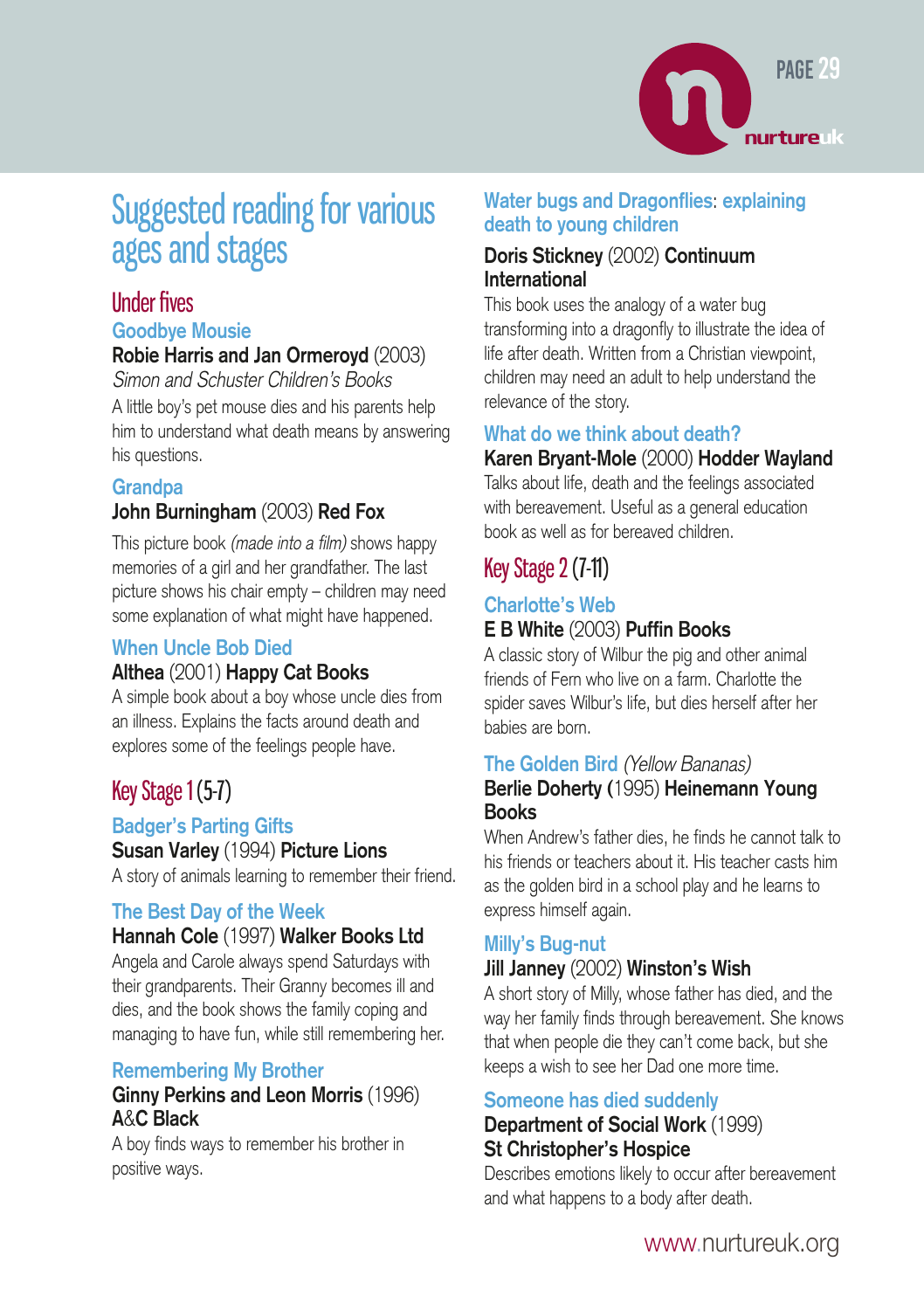### PAGE 31 The RFAVFMFNT GUIDE

#### **Two Weeks with the Queen**

#### **Morris Gleitzman** (1999) **Puffin Books**

When Luke gets cancer, his brother Colin is sent to stay with relatives in the UK from their home in Australia. He has adventures trying to get the Queen to lend him the best cancer doctor to treat his brother.

#### **What on earth do you do when someone dies?**

#### **Trevor Romain**, **Elizabeth Verdick** (1999) **Free Spirit Publishing**

Describes the overwhelming emotions when a loved one dies, and discusses how to cope.

#### Key Stage 3 (11-14)

#### **The Charlie Barber Treatment**

#### **Carole Lloyd** (1997) **Walker Books Ltd**

When Simon's mother dies suddenly from a brain haemorrhage, he clams up. His new friend Charlie helps him to talk again to his family and friends, and to find ways of enjoying life.

#### **Facing Grief**: **Bereavement and the young adult**

#### **Susan Wallbank** (1991) **Lutterworth Press**

Deals with the particular experience of losing a parent, sibling, partner or friend between the ages of around 18 and 25.

#### **The Lost Boys' Appreciation Society**

#### **Alan Gibbons** (2004) **Orion Children's Books**

When Gary and John's mother dies suddenly, the boys and their fathers are thrown into turmoil. John feels responsible for Gary who starts hanging out with the wrong crowd.

#### **Someone close to you has died**

#### **Candle Project** (2001) **St Christopher's Hospice**

Describes feelings experienced by bereaved teenagers and issues including not being understood, wondering if normality can be possible again, changes and unfinished business.

#### **Straight talk about death for teenagers**

#### **Earl Grollman** (1993) **Beacon Press**

Reassuring the reader that grief is normal, this book covers a range of feelings and reactions in response to different deaths.

#### **Vicky Angel**

#### **Jacqueline Wilson** (2001) **Corgi Children's Books**

After Vicky was run over and died, her best friend Jade is confused to find that Vicky is an even more distracting presence than when she was alive. Covers the power of friendship and the overwhelming feelings around a sudden death.

#### Written by Dr Tina Rae Edited by Kevin Kibble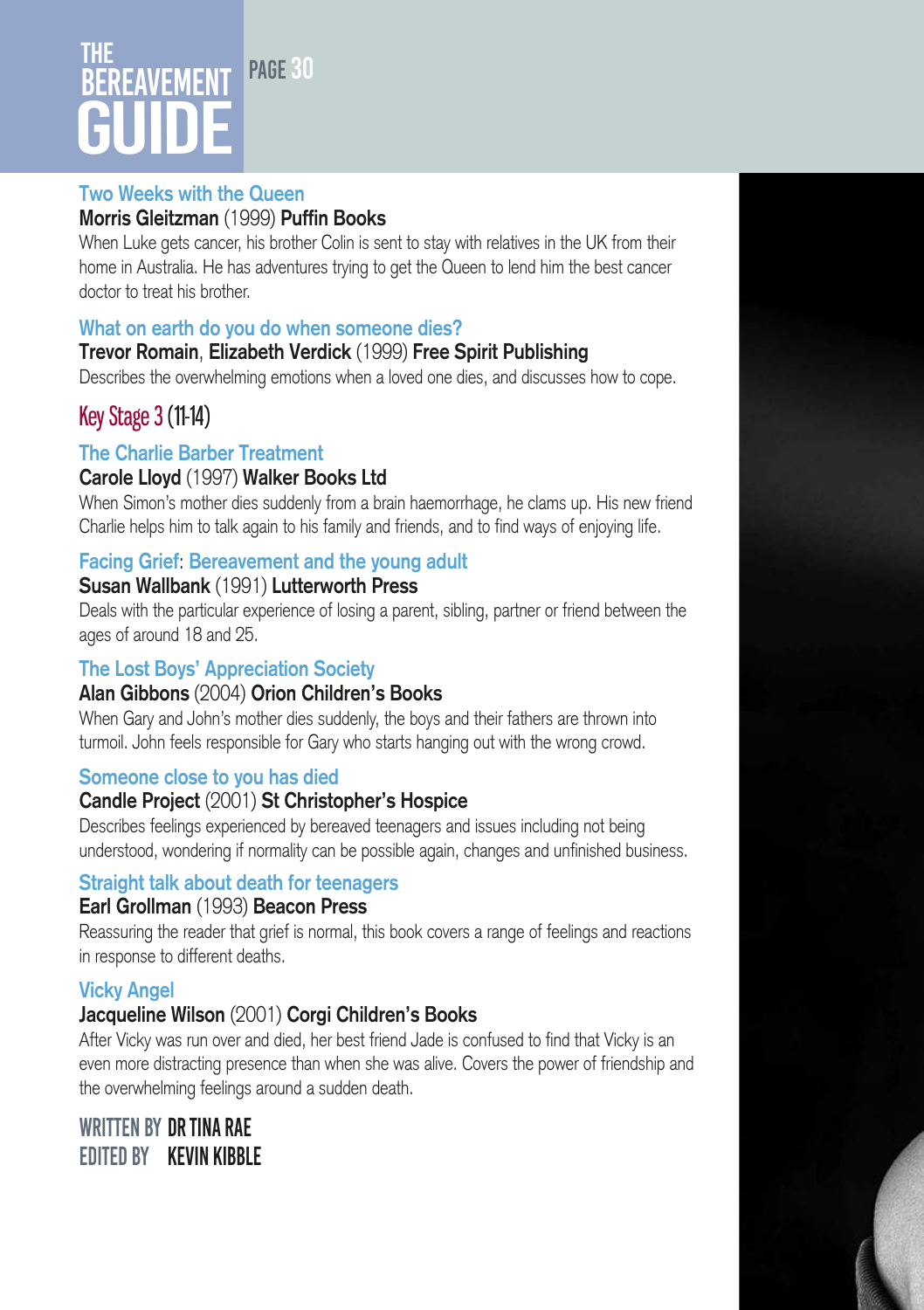